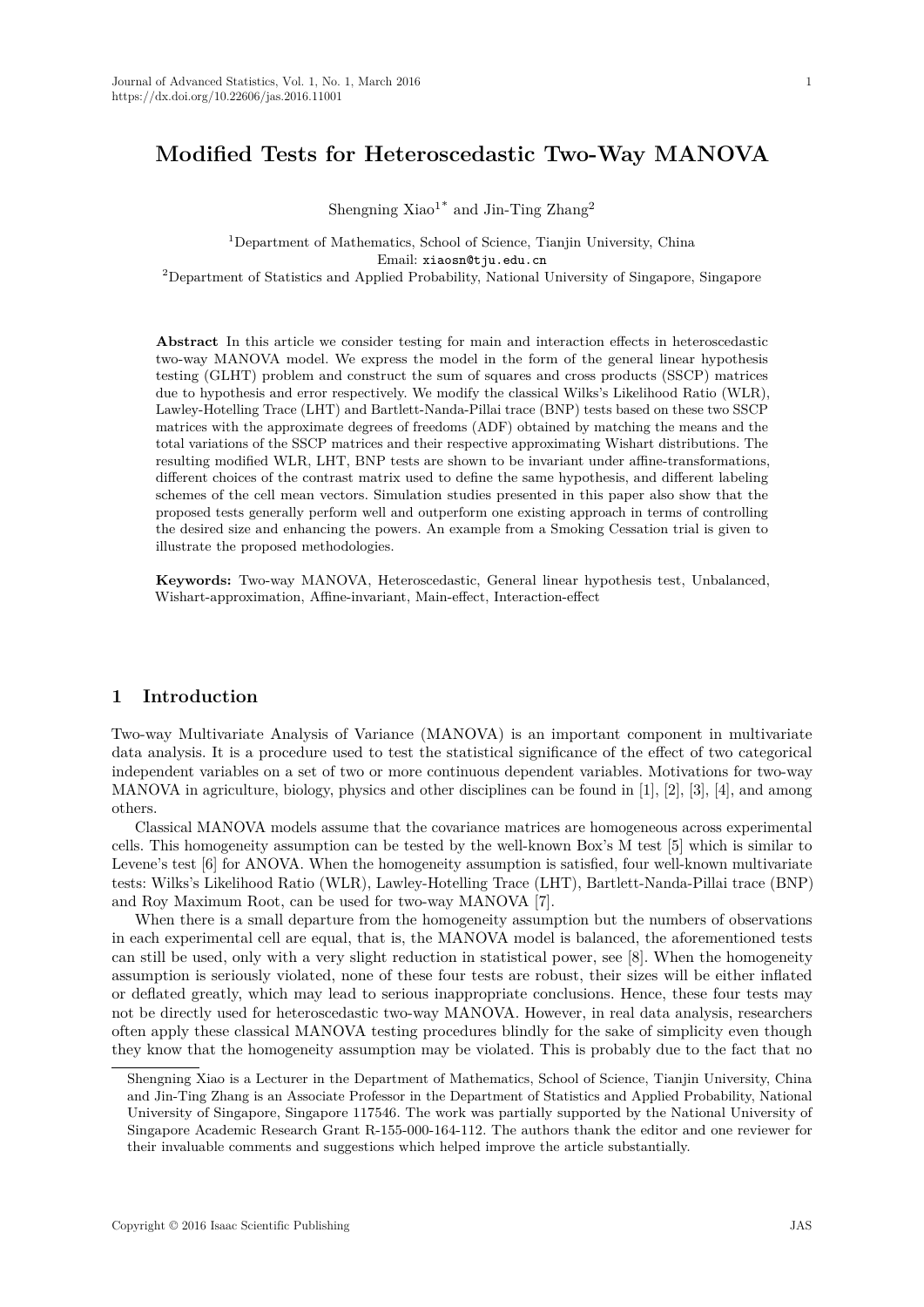simple and efficient testing procedures are available in the literature which are robust for heteroscedastic two-way MANOVA.

Since the asymptotic theory for heteroscedastic two-way MANOVA tends to be much more involved, to our best knowledge, not much related research work has been carried out. [9] may be the first literature for solving this problem. They suggested modifications to the usual sum of squares and cross products (SSCP) matrices to define their modified WLR, LHT and BNP tests for heteroscedastic two-way MANOVA. The approximate degrees of freedom (ADF) of these modified MANOVA tests are estimated from the data. To approximate the null distributions of these modified MANOVA tests, [9] used some  $\chi^2$  and normal-based asymptotic expansions. Though simple to understand, their modified MANOVA tests admit several drawbacks: (1) the modified MANOVA tests are too conservative and less powerful, as indicated by the simulation results presented in Section 3; (2) very complex matrix operations and tedious calculations are involved in the derivation of the ADF formulas so that the resulting ADF formulas take very complicated forms and are difficult to be used; (3) the resulting modified MANOVA tests are not affine-invariant; and (4) [9] failed to introduce a weight scheme for defining the main and interaction effects in their modified MANOVA tests. Recently, the first three drawbacks have been addressed by [10] which proposed better formulas for computing the approximate degrees of freedom of the modified MANOVA tests and a method to make the modified MANOVA tests affine-invariant. Alternatively, [11] proposed an approximate Hotelling  $T^2$ -test for heteroscedastic two-way MANOVA.

In this article, we extend the modified MANOVA tests of [9] and [10] to test the so-called general linear hypothesis testing (GLHT) problem in heteroscedastic two-way MANOVA. All related tests under heteroscedastic two-way MANOVA, e.g., the main-effect, interaction-effect, post hoc, and contrast tests among others, can be unified under the framework of the GLHT problem. We first define two SSCP matrices, respectively due to hypothesis and error, and then define the associated modified WLR, LHT and BNP tests based on these two SSCP matrices with their approximate degrees of freedom estimated from the data. We show that the resulting modified WLR, LHT, BNP tests are invariant under affinetransformations, different choices of the contrast matrix used to define the same hypothesis, and different labeling schemes of the cell mean vectors. Unlike in the modified MANOVA tests of [9] and [10], a weight scheme for defining the main and interaction effects is naturally incorporated in our new modified MANOVA tests. Furthermore, the formulas for computing the approximate degrees of freedom of the SSCP matrices are easy to compute. Simulated results reported in Section 3 show that the proposed modified MANOVA tests perform very well and outperform those of [9]'s in terms of controlling the desired sizes and enhancing the powers.

This article is organized as follows. In Section 2, the methodologies for the new modified MANOVA tests are presented. Simulation studies are given in Section 3. In Section 4, the methodologies proposed in this article are illustrated using a real data example. Finally, some technical proofs of the main results are given in the Appendix.

## **2 Methodologies**

#### **2.1 Tests of Main and Interaction Effects**

Consider the two-way MANOVA model with factors A and B, each with levels *a* and *b*, respectively, creating a design of *ab* treatment combinations or cells. Suppose the number of subjects in the (*i, j*)th cell is  $n_{ij}$ ,  $i = 1, \dots, a; j = 1, \dots, b$ , and we measure p variables on each subject. Let  $y_{ijk}$ ,  $k = 1, \dots, n_{ij}$ be the observations associated with the  $(i, j)$ <sup>th</sup> cell, satisfying

$$
\boldsymbol{y}_{ijk} = \boldsymbol{\mu}_{ij} + \boldsymbol{\epsilon}_{ijk}, \ \boldsymbol{\epsilon}_{ijk} \stackrel{i.i.d.}{\sim} N_p(\mathbf{0}, \boldsymbol{\Sigma}_{ij}), k = 1, 2, \cdots, n_{ij}, \tag{2.1}
$$

where  $\mu_{ij}$  is the mean vector of the  $(i, j)$ <sup>th</sup> cell and there is no knowledge about the equality of the covariance matrices  $\Sigma_{ij}$ ,  $i = 1, 2, \dots, a; j = 1, 2, \dots, b$ . The cell mean vectors  $\mu_{ij}$  are often decomposed into the form  $\mu_{ij} = \mu_0 + \alpha_i + \beta_j + \gamma_{ij}$ ,  $i = 1, 2, \dots, a; j = 1, 2, \dots, b$  where  $\mu_0$  is the grand mean vector,  $\alpha_i$  and  $\beta_j$  are the main-effects due to the *i*th level of factor A and the *j*th level of factor B,  $\gamma_{ij}$  is the interaction-effect between the *i*th level of factor A and the *j*th level of factor B so that the model (2.1)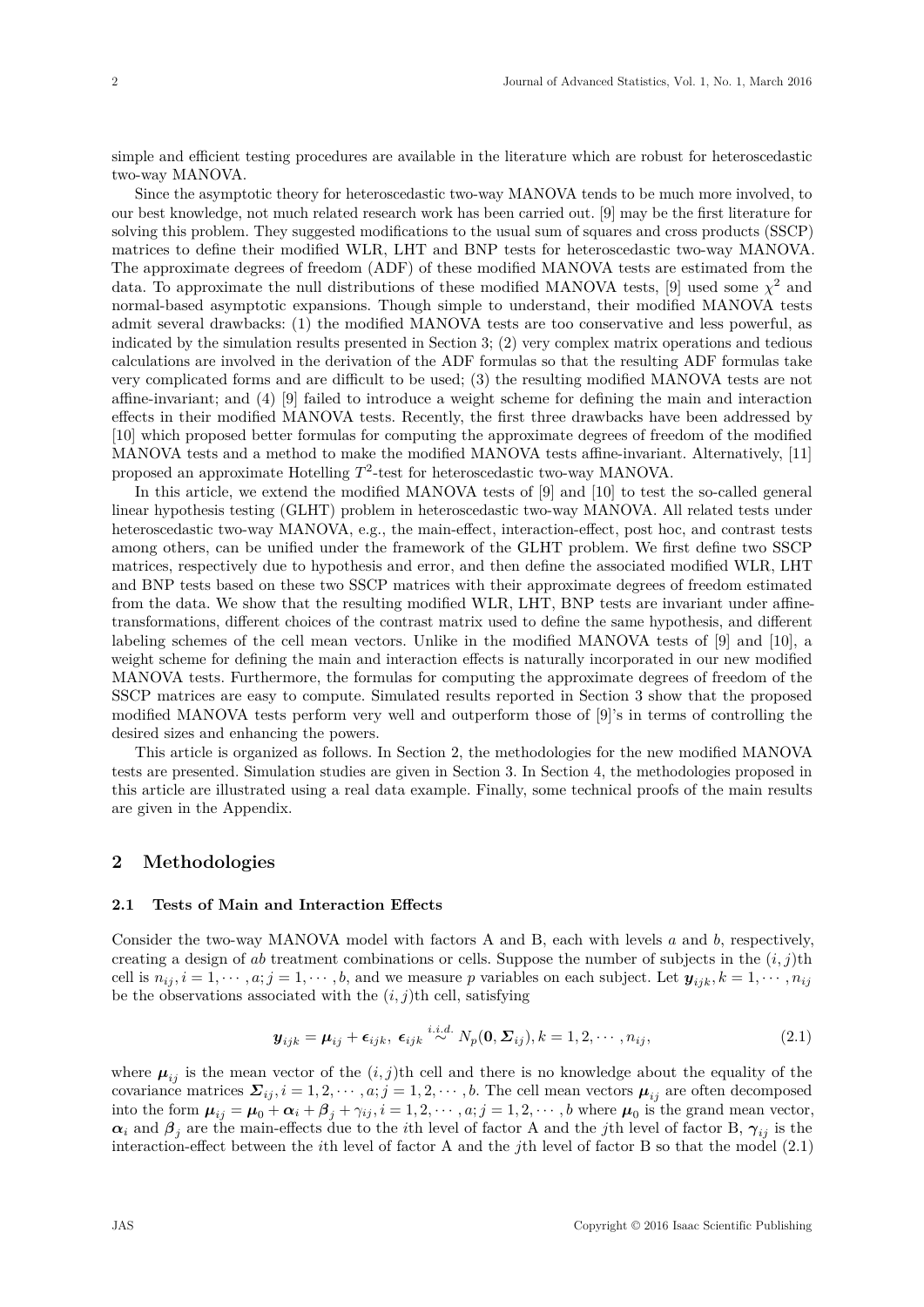can be written into the following heteroscedastic two-way MANOVA model:

$$
\begin{aligned} \mathbf{y}_{ijk} &= \boldsymbol{\mu}_0 + \boldsymbol{\alpha}_i + \boldsymbol{\beta}_j + \boldsymbol{\gamma}_{ij} + \boldsymbol{\epsilon}_{ijk}, \\ \boldsymbol{\epsilon}_{ijk} &\sim N_p(\mathbf{0}, \boldsymbol{\Sigma}_{ij}), \quad k = 1, \cdots, n_{ij}; \quad i = 1, \cdots, a, \quad j = 1, \cdots, b. \end{aligned} \tag{2.2}
$$

For this heteroscedastic two-way MANOVA model, we are interested in testing the following hypotheses:

$$
\mathcal{H}_0^{(A)} : \boldsymbol{\alpha}_i = 0, \ i = 1, \cdots, a. \quad \text{(no main-effects of factor A)},
$$
\n
$$
\mathcal{H}_0^{(B)} : \boldsymbol{\beta}_j = 0, \ j = 1, \cdots, b. \quad \text{(no main-effects of factor B)},
$$
\n
$$
\mathcal{H}_0^{(AB)} : \boldsymbol{\gamma}_{ij} = 0, \ i = 1, \cdots, a; \ j = 1, \cdots, b. \quad \text{(no interaction-effects)}.
$$
\n
$$
(2.3)
$$

Note that the model (2.2) is not identifiable since the parameters  $\mu_0, \alpha_i, \beta_j$  and  $\gamma_{ij}$  can not be uniquely defined unless some side constraints are imposed. Given a sequence of positive weights  $w_{ij}$ ,  $i = 1, 2, \dots, a; j = 1, 2, \dots, b$ , following [11], we impose the following side constraints:

$$
\sum_{i=1}^{a} w_i \alpha_i = 0, \quad \sum_{i=1}^{a} w_{ij} \gamma_{ij} = 0, \quad j = 1, 2, \dots, b - 1, \n\sum_{j=1}^{b} w_{\cdot j} \beta_j = 0, \quad \sum_{j=1}^{b} w_{ij} \gamma_{ij} = 0, \quad i = 1, 2, \dots, a - 1, \n\sum_{i=1}^{a} \sum_{j=1}^{b} \gamma_{ij} = 0,
$$
\n(2.4)

where  $w_i = \sum_{j=1}^b w_{ij}$  and  $w_{\cdot j} = \sum_{i=1}^a w_{ij}$ .

*Remark 1.* There are several methods which can be used to specify the weights  $w_{ii}$ ,  $i = 1, 2, \dots, a; j =$  $1, 2, \dots, b$ ; see for example, [12]. Following [11], in this paper, we use the following two simple methods: the equal-weight method and the size-adapted-weight method. Both methods specify the weights as  $w_{ij} = u_i v_j$ ,  $i = 1, 2, \dots, a; j = 1, 2, \dots, b$ , with the equal-weight method specifying **u** and **v** as  $u_i =$  $1/a, v_j = 1/b, i = 1, 2, \cdots, a; j = 1, 2, \cdots, b$ , while the size-adapted-weight method specifying *u* and *v* as  $u_i = \sum_{j=1}^b n_{ij}/N, i = 1, 2, \cdots, a$ , and  $v_j = \sum_{i=1}^a n_{ij}/N, j = 1, 2, \cdots, b$ , where  $N = \sum_{i=1}^a \sum_{j=1}^b n_{ij}$ . When the two-way MANOVA design is balanced, i.e., when all the cell sizes  $n_{ij}$ ,  $i = 1, 2, \dots, a; j = 1, 2, \dots, b$ , are the same, the size-adapted-weight method reduces to the equal-weight method.

Set  $\boldsymbol{\alpha} = [\alpha_1, \cdots, \alpha_a]^T$ ,  $\boldsymbol{\beta} = [\beta_1, \cdots, \beta_b]^T$ ,  $\boldsymbol{\gamma} = [\gamma_{11}, \cdots, \gamma_{1b}, \cdots, \gamma_{a1}, \cdots, \gamma_{ab}]^T$ . Notice that the effect matrices  $\alpha$ ,  $\beta$  and  $\gamma$  are of sizes  $a \times p$ ,  $b \times p$ , and  $(ab) \times p$  respectively. Then under the side conditions  $(2.4)$ , the three null hypotheses in  $(2.3)$  can be further written as

$$
\mathcal{H}_0^{(A)}: \mathbf{S}_a \alpha = 0, \text{ with } \mathbf{S}_a = \left(\mathbf{I}_{a-1}, -\mathbf{1}_{a-1}\right),
$$
  
\n
$$
\mathcal{H}_0^{(B)}: \mathbf{S}_b \beta = 0, \text{ with } \mathbf{S}_b = \left(\mathbf{I}_{b-1}, -\mathbf{1}_{b-1}\right),
$$
  
\n
$$
\mathcal{H}_0^{(AB)}: \mathbf{S}_{ab} \gamma = 0, \text{ with } \mathbf{S}_{ab} = \left(\mathbf{I}_{a-1}, -\mathbf{1}_{a-1}\right) \otimes \left(\mathbf{I}_{b-1}, -\mathbf{1}_{b-1}\right),
$$
\n(2.5)

where  $I_r$  and  $I_r$  denote the identity matrix of size r and the r-dimensional vector of ones, respectively, and ⊗ denotes the Kronecker product operation. The matrices  $S_a$ ,  $S_b$ , and  $S_{ab}$  are full rank contrast matrices whose rows sum up to 0, having ranks  $(a-1)$ ,  $(b-1)$  and  $(a-1)(b-1)$ , respectively.

When the weights can be written as  $w_{ij} = u_i v_j$ ,  $i = 1, 2, \dots, a; j = 1, 2, \dots, b$ , such that  $u_i >$ 0,  $\sum_{i=1}^{a} u_i = 1$  and  $v_j > 0$ ,  $\sum_{j=1}^{b} v_j = 1$  as in the equal-weight method and the size-adapted weight method mentioned above, we can easily identify the parameters  $\mu_0, \alpha_i, \beta_j$  and  $\gamma_{ij}$  as  $\mu_0 =$  $\sum_{i=1}^{a} \sum_{j=1}^{b} u_i v_j \mu_{ij}, \ \alpha_i = \sum_{j=1}^{b} v_j \mu_{ij} - \mu_0, \ \beta_j = \sum_{i=1}^{a} u_i \mu_{ij} - \mu_0, \text{ and } \gamma_{ij} = \mu_{ij} - \alpha_i - \beta_j - \mu_0.$ Let  $\boldsymbol{u} = [u_1, \cdots, u_a]^T$ ,  $\boldsymbol{v} = [v_1, \cdots, v_b]^T$  and  $\boldsymbol{M} = [\boldsymbol{\mu}_{11}, \cdots, \boldsymbol{\mu}_{1b}, \cdots, \boldsymbol{\mu}_{a1}, \cdots, \boldsymbol{\mu}_{ab}]^T$ . Note that  $\boldsymbol{M}$  is a matrix of size  $(ab) \times p$  whose rows are the *ab* cell mean vectors. Denote an *l*-dimensional unit vector whose *r*th component is 1 and others are 0 as  $e_{r,l}$ . Then we have

$$
\mu_0^T = (\mathbf{u}^T \otimes \mathbf{v}^T) \mathbf{M}, \qquad \mathbf{\alpha}_i^T = [(\mathbf{e}_{i,a} - \mathbf{u})^T \otimes \mathbf{v}^T] \mathbf{M}, \n\beta_j^T = [\mathbf{u}^T \otimes (\mathbf{e}_{j,b} - \mathbf{v})^T] \mathbf{M}, \qquad \gamma_{ij}^T = [(\mathbf{e}_{i,a} - \mathbf{u})^T \otimes (\mathbf{e}_{j,b} - \mathbf{v})^T] \mathbf{M}, \n i = 1, 2, \cdots, a; j = 1, 2, \cdots, b.
$$
\n(2.6)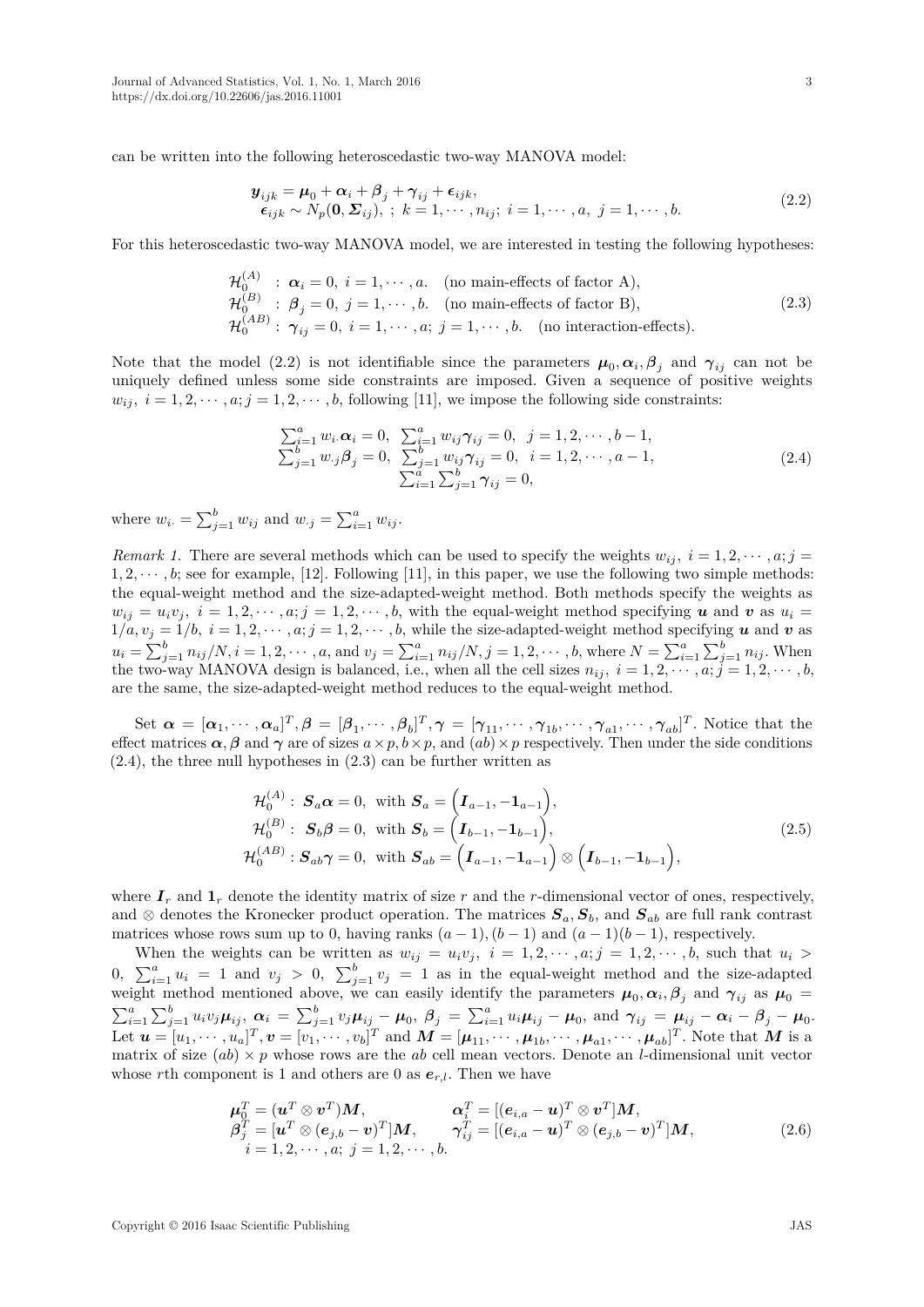It follows that the effect matrices  $\alpha$ ,  $\beta$  and  $\gamma$  can be further written as

$$
\alpha = A_a M, \text{ with } A_a = (I_a - 1_a u^T) \otimes v^T, \n\beta = A_b M, \text{ with } A_b = u^T \otimes (I_b - 1_b v^T), \n\gamma = A_{ab} M, \text{ with } A_{ab} = (I_a - 1_a u^T) \otimes (I_b - 1_b v^T),
$$
\n(2.7)

where the matrices  $A_a, A_b$ , and  $A_{ab}$  are not full rank matrices, having ranks  $(a-1), (b-1)$ , and  $(a-1)(b-1)$ , respectively. It follows that each of the testing problems associated with the three null hypotheses (2.5) can then be equivalently expressed in the form of the GLHT problem (2.9) as defined in the next subsection with  $C_0 = 0$  and *C*, respectively, being

$$
C_a = S_a A_a = (I_{a-1}, -1_{a-1}) \otimes v^T,
$$
  
\n
$$
C_b = S_b A_b = u^T \otimes (I_{b-1}, -1_{b-1}),
$$
  
\n
$$
C_{ab} = S_{ab} A_{ab} = (I_{a-1}, -1_{a-1}) \otimes (I_{b-1}, -1_{b-1}).
$$
\n(2.8)

*Remark 2.* It is interesting to notice from (2.8) that *C<sup>a</sup>* does not depend on the weight vector *u* of the levels of factor A,  $C_b$  does not depend on the weight vector  $v$  of the levels of factor B, and  $C_{ab}$  does not depend on either of the weight vectors *u* and *v*.

## **2.2 Modified MANOVA Tests for the GLHT Problem**

Using the cell mean matrix  $M$  defined in the previous subsection, we can write a GLHT problem as:

$$
\mathcal{H}_0: \mathbf{CM} = \mathbf{C}_0, \quad \text{vs} \quad \mathcal{H}_1: \quad \mathbf{CM} \neq \mathbf{C}_0,\tag{2.9}
$$

where  $C: q \times (ab)$  is a known full rank matrix with rank $(C) = q$ , and  $C_0: q \times p$  is a known constant matrix, often specified as **0**. For the three null hypotheses in (2.3),  $C_0 = 0$  and the associated *C*-matrices are given in (2.8).

The GLHT problem (2.9) is very general. It includes not only the main and interaction effect tests but also various post hoc and contrast tests as special cases since any post hoc and contrast tests can be written in the form of  $(2.9)$ . For example, when the main-effect test, as given in  $(2.3)$ , of factor A in the two-way MANOVA model is rejected, it is of interest to further test, e.g., if  $\alpha_i = 5\alpha_j$  or if a contrast  $\alpha_i - 4\alpha_j + 3\alpha_k = 0$ . It is easy to check that these two testing problems can be written in the form of (2.9) with  $\mathbf{C} = [\mathbf{e}_{i,a} - 5\mathbf{e}_{j,a}]^T \mathbf{A}_a$  and  $\mathbf{C} = [\mathbf{e}_{i,a} - 4\mathbf{e}_{j,a} + 3\mathbf{e}_{k,a}]^T \mathbf{A}_a$  respectively and with  $\mathbf{C}_0 = \mathbf{0}$ .

For further development, denote the usual unbiased estimators of the cell mean vectors and cell covariance matrices as:

$$
\hat{\boldsymbol{\mu}}_{ij} = n_{ij}^{-1} \sum_{k=1}^{n_{ij}} \boldsymbol{y}_{ijk}, \ \hat{\boldsymbol{\Sigma}}_{ij} = (n_{ij} - 1)^{-1} \sum_{k=1}^{n_{ij}} (\boldsymbol{y}_{ijk} - \hat{\boldsymbol{\mu}}_{ij}) (\boldsymbol{y}_{ijk} - \hat{\boldsymbol{\mu}}_{ij})^T, \n i = 1, 2, \cdots, a; j = 1, 2, \cdots, b.
$$
\n(2.10)

Set  $\hat{M} = [\hat{\boldsymbol{\mu}}_{11}, \cdots, \hat{\boldsymbol{\mu}}_{1b}, \cdots, \hat{\boldsymbol{\mu}}_{a1}, \cdots, \hat{\boldsymbol{\mu}}_{ab}]^T$  and  $\boldsymbol{D} = \text{diag}(\frac{1}{n_{11}}, \cdots, \frac{1}{n_{1b}}, \cdots, \frac{1}{n_{a1}}, \cdots, \frac{1}{n_{ab}})$ . Notice that  $\tilde{M}$  is a random matrix whose rows are independent with each other. For testing  $(2.9)$ , we construct the SSCP matrix due to hypothesis as

$$
\boldsymbol{H} = (\boldsymbol{C}\boldsymbol{\hat{M}} - \boldsymbol{C}_0)^T (\boldsymbol{C}\boldsymbol{D}\boldsymbol{C}^T)^{-1} (\boldsymbol{C}\boldsymbol{\hat{M}} - \boldsymbol{C}_0).
$$
 (2.11)

Notice that under  $\mathcal{H}_0$  :  $CM = C_0$ , the SSCP matrix *H* can be further expressed as

$$
\boldsymbol{H} = (\boldsymbol{C}\boldsymbol{\hat{M}} - \boldsymbol{C}\boldsymbol{M})^T (\boldsymbol{C}\boldsymbol{D}\boldsymbol{C}^T)^{-1} (\boldsymbol{C}\boldsymbol{\hat{M}} - \boldsymbol{C}\boldsymbol{M}) = \boldsymbol{\mathcal{E}}^T \boldsymbol{W} \boldsymbol{\mathcal{E}},
$$
\n(2.12)

where  $W = C^T \left(CDC^T\right)^{-1} C = (w_{ij,\alpha\beta}) : (ab) \times (ab)$  with the entries of *W* labeled by two-digit subscripts to be associated with the subscripts of the cell mean vectors  $\mu_{ij}$ ,  $i = 1, \dots, a; j = 1, \dots, b$ , and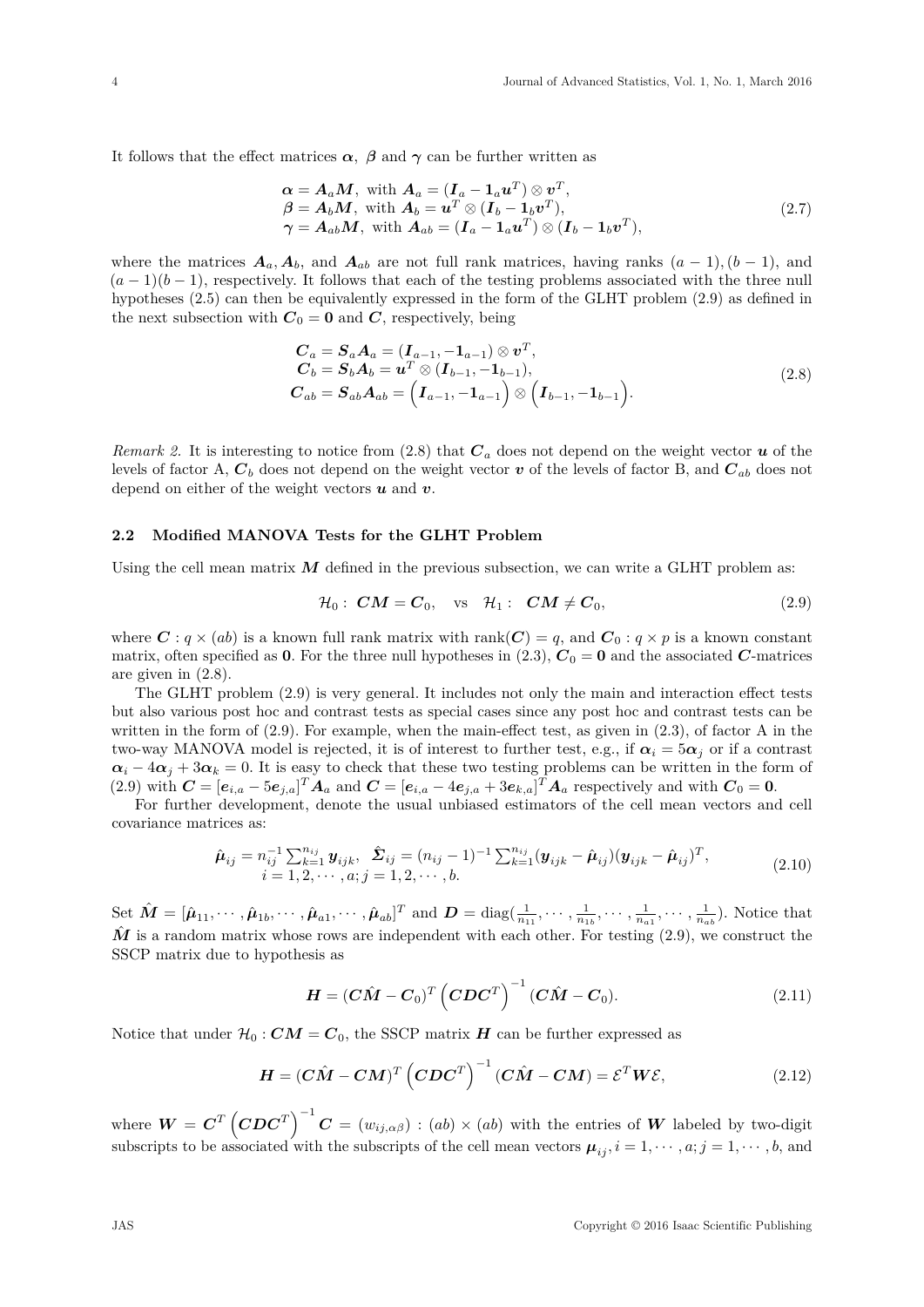$\mathcal{E} = \hat{\bm{M}} - \bm{M} = [\bar{\bm{\epsilon}}_{11}, \cdots, \bar{\bm{\epsilon}}_{1b}, \cdots, \bar{\bm{\epsilon}}_{a1}, \cdots, \bar{\bm{\epsilon}}_{ab}]^T$  with  $\bar{\bm{\epsilon}}_{ij} = n_{ij}^{-1} \sum_{k=1}^{n_{ij}} \bm{\epsilon}_{ijk}$ . Notice that  $\mathcal{E}$  is a random matrix whose rows are independent with each other and

$$
\bar{\epsilon}_{ij.} \sim N_p(\mathbf{0}, \Sigma_{ij}/n_{ij}), i = 1, \cdots, a; j = 1, \cdots, b.
$$
\n(2.13)

Let *Ω* denote the expectation of *H* under the null hypothesis. In this case, applying Lemma 1 in the Appendix to  $H$  in the form of  $(2.12)$  yields that

$$
\Omega = \mathcal{E}(\boldsymbol{H}) = \sum_{i=1}^{a} \sum_{j=1}^{b} w_{ij,ij} \Sigma_{ij} / n_{ij}.
$$
 (2.14)

It is easy to see that a natural unbiased estimator of *Ω* is given by

$$
G = \hat{\Omega} = \sum_{i=1}^{a} \sum_{j=1}^{b} w_{ij,ij} \hat{\Sigma}_{ij} / n_{ij},
$$
\n(2.15)

where the sample covariance matrices  $\hat{\mathbf{\Sigma}}_{ij}$  are given in (2.10). It is natural to count *G* as the SSCP matrix due to error. Since the sample cell mean vectors  $\hat{\mu}_{ij}$ ,  $i = 1, \dots, a; j = 1, \dots, b$  are independent of the sample cell covariance matrices  $\hat{\mathbf{\Sigma}}_{ij}, i = 1, \cdots, a; j = 1, \cdots, b$ , the random matrices *H* and *G* are independent. Let  $W_p(r, V)$  denote a Wishart-distribution with r degrees of freedom and covariance matrix  $V$ . When the covariance homogeneity assumption holds, we have

$$
\Sigma_{ij} = \Sigma, i = 1, \cdots, a; j = 1, \cdots, b,
$$
\n
$$
(2.16)
$$

where  $\Sigma$  is the common cell covariance matrix, which can be unbiasedly and effectively estimated by the following pooled sample covariance matrix

$$
\hat{\Sigma} = (N - ab)^{-1} \sum_{i=1}^{a} \sum_{j=1}^{b} (n_{ij} - 1) \hat{\Sigma}_{ij}.
$$
\n(2.17)

*Remark 3.* Under the homogeneity assumption  $(2.16)$  and the null hypothesis in  $(2.9)$ , it is easy to show that

$$
\mathbf{H} \sim W_p(q, \mathbf{\Omega}/q), \ \mathbf{G} \sim W_p(N - ab, \mathbf{\Omega}/(N - ab)), \tag{2.18}
$$

after the sample covariance matrices  $\hat{\Sigma}_{ij}$  in the expression of *G* are replaced with the pooled sample covariance matrix  $\hat{\Sigma}$  (2.17) where  $\Omega = q\Sigma$ . In this case, set  $R_1 = qH$  and  $R_2 = (N - ab)G$ . Then

$$
\mathbf{R}_1 \sim W_p(q, \Omega), \text{ and } \mathbf{R}_2 \sim W_p(N - ab, \Omega), \tag{2.19}
$$

so that one can easily use  $R_1$  and  $R_2$  to construct the classical WLR, LHT and BNP test statistics as in (2.22).

However, when the homogeneity assumption (2.16) is seriously violated, the distribution expressions in (2.18) are no longer valid. Nevertheless, we expect that the expressions in (2.18) hold approximately, provided that the associated degrees of freedom are adjusted properly. In other words, the distributions of *H* and *G* may be well approximated respectively by the distributions of the following Wishart random matrices:

$$
\boldsymbol{H}_a \sim W_p(f_{\rm H}, \boldsymbol{\Omega}/f_{\rm H}) \text{ and } \boldsymbol{G}_a \sim W_p(f_{\rm G}, \boldsymbol{\Omega}/f_{\rm G}), \qquad (2.20)
$$

where  $f_{\rm H}$  and  $f_{\rm G}$  are the approximate degrees of freedom for *H* and *G* respectively. The approximate degrees of freedom  $f_H$  and  $f_G$  can be determined via matching the total variations of *H* and  $H_a$ , and those of *G* and  $G_a$ , respectively. As pointed out in [10], the resulting  $f_H$  and  $f_G$  are not affine-invariant so that the modified MANOVA tests based on  $H, G, f_H$ , and  $f_G$ , are not affine-invariant as in [9].

To overcome this problem, notice that when (2.20) holds, we have  $\tilde{H}_a = \Omega^{-1/2} H_a \Omega^{-1/2} \sim$  $W_p(f_H, I_p/f_H)$  and  $\tilde{G}_a = \Omega^{-1/2} G_a \Omega^{-1/2} \sim W_p(f_G, I_p/f_G)$ . This implies that the approximate degrees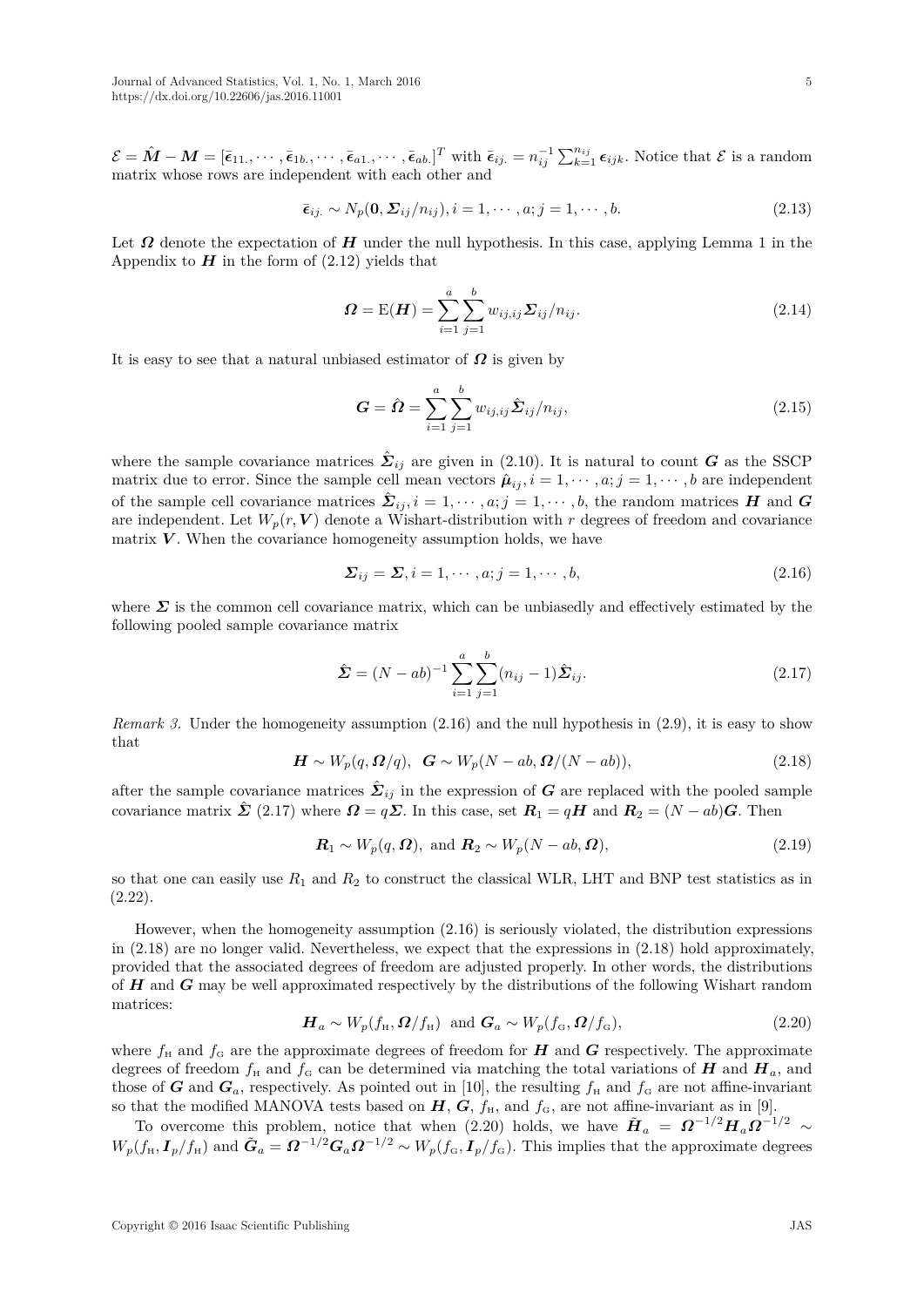of freedom  $f_H$  and  $f_G$  of  $H$  and  $G$  are also the approximate degrees of freedom of  $\tilde{H} = \Omega^{-1/2} H \Omega^{-1/2}$ and  $\tilde{G} = \Omega^{-1/2} G \Omega^{-1/2}$ . Therefore,  $f_H$  and  $f_G$  can also be determined via matching the total variations of  $\tilde{H}$  and  $\tilde{H}_a$ , and those of  $\tilde{G}$  and  $\tilde{G}_a$ , respectively. According to [10], the total variation of a random matrix  $\mathbf{X} = (x_{ij})$  is defined as  $V(\mathbf{X}) = \text{Etr}(\mathbf{X} - \text{E}\mathbf{X})^2 = \sum_{i,j} \text{Var}(x_{ij})$ , i.e., the sum of the variances of all the entries of  $X$ . After some calculation, we have the following proposition.

**Proposition 1.** The approximate degrees of freedom  $f_H$  and  $f_G$  obtained via matching the total variations *of*  $\tilde{H}$  and  $\tilde{H}_a$ , and those of  $\tilde{G}$  and  $\tilde{G}_a$  respectively, are given by

$$
f_{\scriptscriptstyle H} = p(p+1) \left\{ \sum_{i,\alpha=1}^a \sum_{j,\beta=1}^b w_{ij,\alpha\beta}^2 \left[ tr(\boldsymbol{V}_{ij}) tr(\boldsymbol{V}_{\alpha\beta}) + tr(\boldsymbol{V}_{ij} \boldsymbol{V}_{\alpha\beta}) \right] \right\}^{-1},
$$
  

$$
f_{\scriptscriptstyle G} = p(p+1) \left\{ \sum_{i=1}^a \sum_{j=1}^b w_{ij,ij}^2 (n_{ij} - 1)^{-1} \left[ tr^2(\boldsymbol{V}_{ij}) + tr(\boldsymbol{V}_{ij}^2) \right] \right\}^{-1},
$$

where  $tr(V)$  denotes the trace of V and  $V_{ij} = \sum_{ij} \Omega^{-1}/n_{ij}$ ,  $i = 1, \dots, a; j = 1, \dots, b$ . In addition, we *have the following equalities:*

$$
1 \le f_H \le ab, \ \ n_{\min} - 1 \le f_G \le ab(n_{\max} - 1), \tag{2.21}
$$

*where*  $n_{\min} = \min_{i=1}^{a} \min_{j=1}^{b} n_{ij}$  and  $n_{\max} = \max_{i=1}^{a} \max_{j=1}^{b} n_{ij}$ .

*Remark 4.* Under the homogeneity assumption (2.16), it is easy to show that  $f_H = q$  but  $f_G \neq N - ab$ . This is because the homogeneity assumption is not taken into account in the construction of *G* and the computation of the variation of *G*; otherwise,  $f_G = N - ab$  as indicated in Remark 3.

Set  $R_1 = f_H H$  and  $R_2 = f_G G$ . Then  $R_1 \sim W_p(f_H, \Omega)$  and  $R_2 \sim W_p(f_G, \Omega)$  approximately so that the modified WLR, LHT and BNP test statistics can be respectively defined as:

$$
T_{\text{WLR}} = -\log(|\mathbf{R}_2|/|\mathbf{R}_1 + \mathbf{R}_2|), \ T_{\text{LHT}} = \text{tr}(\mathbf{R}_1 \mathbf{R}_2^{-1}), \text{ and } T_{\text{BNP}} = \text{tr}(\mathbf{R}_1 (\mathbf{R}_1 + \mathbf{R}_2)^{-1}). \tag{2.22}
$$

Since  $R_1$  and  $R_2$  are independent, the distributions of  $T_{\text{WLR}}$ ,  $T_{\text{LHT}}$  and  $T_{\text{BNP}}$  are approximately the distributions of the classical WLR, LHT and BNP test statistics with  $f_H$  and  $f_G$  degrees of freedom. The exact distributions of these test statistics under the null and non-null hypotheses have very complicated forms except for a few special cases. Fortunately, for given  $f_H$  and  $f_G$ , there are some satisfactory approximations for the distributions of these test statistics. In popular statistical software such as SAS, Splus and R, these distributions are usually approximated by the *F*-approximation method. Alternatively, [9] used the chi-squared based series expansion [7] and the normal based series expansion [13].

*Remark 5.* In real data analysis, the approximate degrees of freedom  $f_H$  and  $f_G$  can be obtained from Proposition 1, denoted as  $\hat{f}_H$  and  $\hat{f}_G$ , via replacing  $\Omega$  and  $\Sigma_{ij}$ ,  $i = 1, \dots, a; j = 1, \dots, b$  by their unbiased estimators *G* and  $\hat{\mathbf{\Sigma}}_{ij}$ ,  $i = 1, \cdots, a; j = 1, \cdots, b$ , respectively. The modified MANOVA test statistics (2.22) can then be calculated and their distributions can be approximated either by the *F*-approximation method, or by the chi-squared or normal based series expansion method.

#### **2.3 Properties of the Proposed Modified MANOVA Tests**

The proposed modified WLR, LHT and BNP tests have several desirable invariance properties. First of all, we can show that these modified MANOVA tests are affine-invariant.

**Proposition 2.** *The proposed modified WLR, LHT and BNP tests are invariant under the following affine-transformation:*

$$
\mathbf{y}_{ijk}^0 = \mathbf{A}\mathbf{y}_{ijk} + \xi, \ k = 1, \cdots, n_{ij}; i = 1, \cdots, a; j = 1, \cdots, b,
$$
\n(2.23)

*where*  $\bf{A}$  *is any nonsingular matrix and*  $\bf{\xi}$  *is any constant vector.*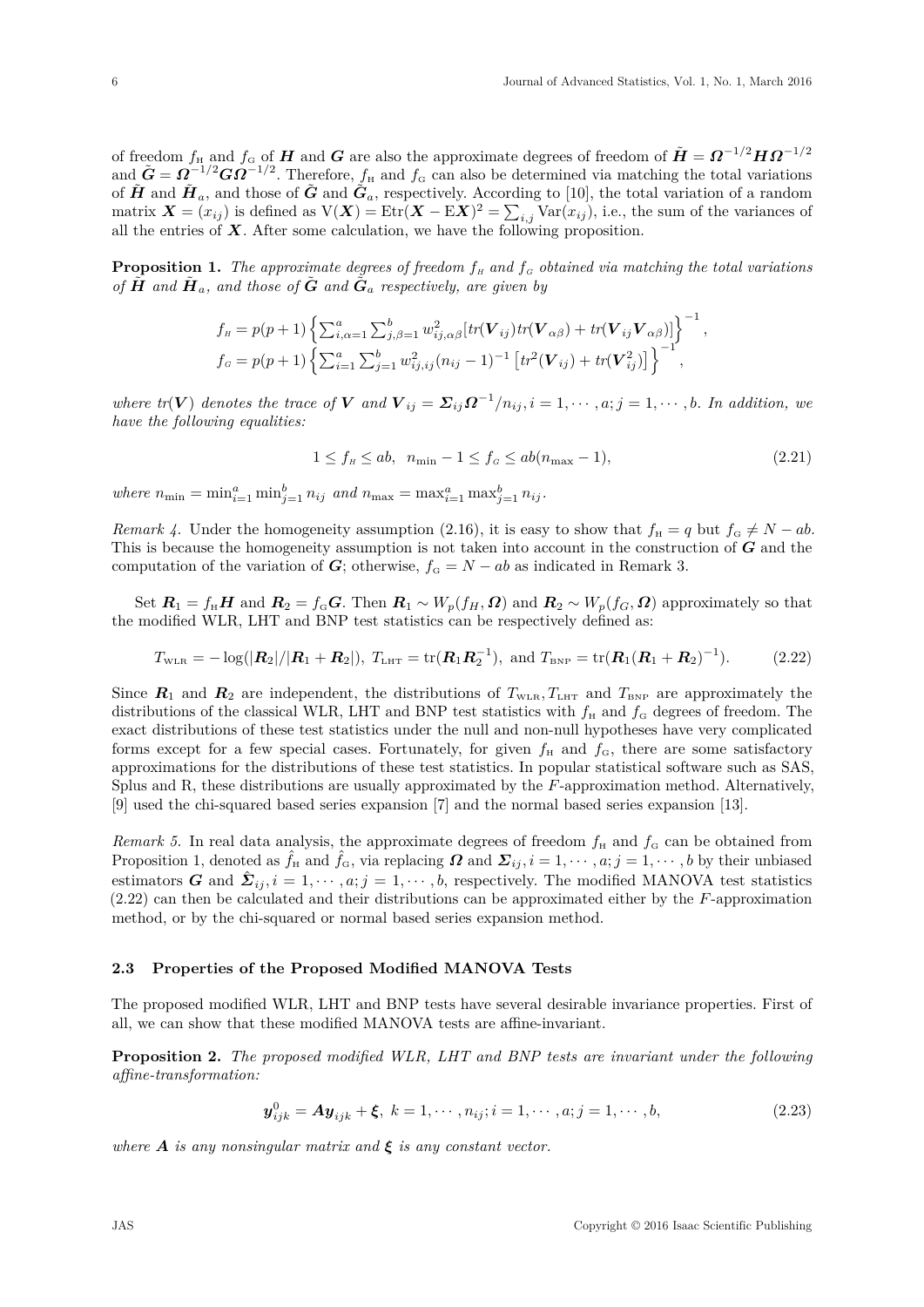7

The affine-invariance property is often considered as a natural requirement for a test in multivariate statistical inference. This is because in practice, the observed cell responses are often re-centered or rescaled before any inference is conducted. Re-centering and re-scaling transformations are just special cases of the above affine-transformation. The modified MANOVA tests proposed in [9] are not affine-invariant.

Notice that for the hypotheses in (2.5), the contrast matrices  $S_a$ ,  $S_b$  and  $S_{ab}$  are not unique. For example,  $\tilde{S}_a = (-1_{a-1}, I_{a-1})$  is also a contrast matrix for the first hypothesis in (2.5). It is known from [14]( Ch. 5, Sec. 4) that for any two contrast matrices  $\tilde{S}$  and *S* specifying the same hypothesis, there is a nonsingular matrix  $P$  such that  $\tilde{S} = PS$ . Let the C-matrices associated with the contrast matrices  $S_*$  and  $\tilde{S}_*$  are  $C_*$  and  $\tilde{C}_*$  respectively where  $*$  can be *a, b* or *ab*. Since there is a nonsingular matrix *P* such that  $\tilde{S}_* = PS_*$ , by (2.8), we have  $\tilde{C}_* = \tilde{S}_*A_* = PS_*A_* = PC_*$ . Based on this, the following proposition implies that the proposed modified WLR, LHT and BNP tests are invariant to the choice of the contrast matrices for the same hypothesis.

**Proposition 3.** *The proposed modified WLR, LHT and BNP tests are invariant when the coefficient matrix*  $C$  *and the constant matrix*  $C_0$  *in (2.9)* are replaced with

$$
\tilde{C} = PC, \quad and \quad \tilde{C}_0 = PC_0,\tag{2.24}
$$

*respectively where*  $P$  *is any nonsingular matrix of size*  $q \times q$ *.* 

Finally, we have the following simple result.

**Proposition 4.** *The proposed modified WLR, LHT and BNP tests are invariant under different labeling schemes of the cell mean vectors*  $\mu_{ij}$ ,  $i = 1, \dots, a; j = 1, \dots, b$ .

## **3 Simulation Studies**

In the introduction section, we pointed out that the proposed modified MANOVA tests are extensions of [10]'s test. Not limited to main and interaction effects testing, the proposed modified MANOVA tests can conduct all linear hypothesis tests under heteroscedastic two-way MANOVA in the unified framework of the GLHT problem. Besides, the weight scheme for defining the main and interaction effects is naturally incorporated in the proposed modified MANOVA test to take the unequal cell sizes into account. This is obviously another improvement to [10]'s test. Furthermore, we expect that the proposed modified MANOVA tests will also perform well in terms of size controlling and power.

In this section, we shall present simulation studies to compare the proposed modified MANOVA tests with three existing MANOVA testing procedures for heteroscedastic two-way MANOVA in terms of maintaining the nominal size and power. [9] showed that their modified WLR, LHT and BNP tests performed similarly. [10] also showed that their affine-invariant modified WLR, LHT and BNP tests were overall comparable. By a pre-simulation study, we also found that the modified WLR, LHT and BNP tests proposed in the previous section were quite similar in terms of maintaining the nominal size and power. In light of these facts, in this section, our simulation studies will compare the modified LHT test (namely  $LHT_3$ ) proposed in the previous section against the modified LHT test of [9] (namely  $LHT_1$ ), the affine-invariant modified LHT test of  $[10]$  (namely LHT<sub>2</sub>), and the approximate Hotelling  $T^2$ -test (namely AHT) of [11]. In all the simulation studies, the null distributions of the modified MANOVA tests are approximated by the *F*-approximation method and only the equal-weight method is used. We do this to achieve a fair comparison. This is because the size-adapted-weight method has not been considered in either the modified LHT test of [9] or the affine-invariant modified LHT test of [10]. Furthermore, as pointed out in Remark 2, the coefficient matrix for interaction effect tests does not depend on either of the weight vectors of the levels of factor A and those of factor B. In other words, the proposed modified LHT test will have exactly the same performance for interaction effect tests under both weighting methods.

Let the two factors be A and B with *a* and *b* levels respectively. Let  $\mathbf{n} = (n_{11}, n_{12}, \dots, n_{ab})$  denote the vector of cell sizes. For given *n* and covariance matrices  $\Sigma_{ij}$ ,  $i = 1, 2, \dots, a; j = 1, 2, \dots, b$ , we first generate *ab* multivariate random samples as

$$
\mathbf{y}_{ijk} = \mathbf{\mu}_{ij} + \mathbf{\Sigma}_{ij}^{1/2} \boldsymbol{\epsilon}_{ijk}, k = 1, 2, \cdots, n_{ij},
$$
\n(3.1)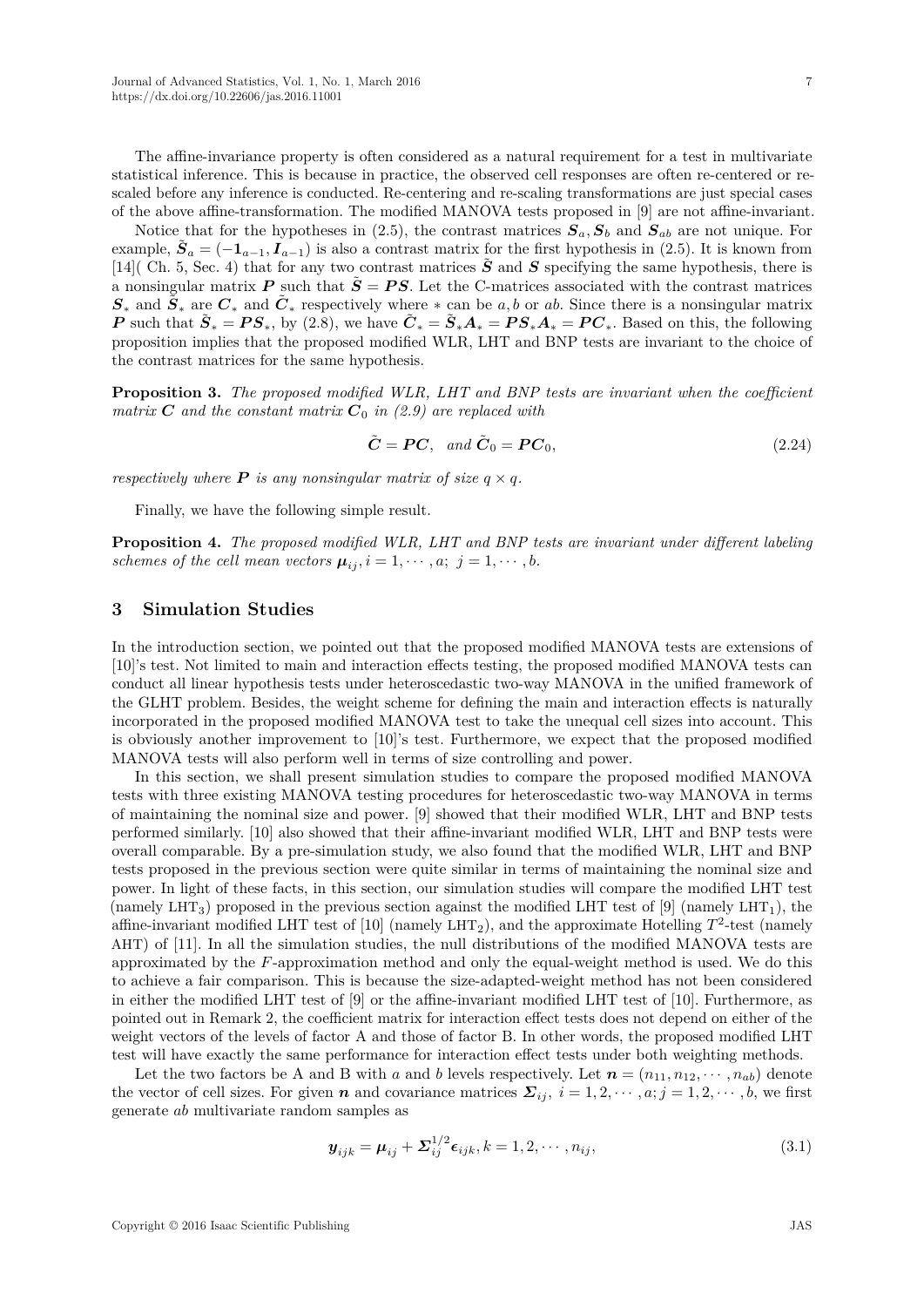|                |                          |                    | $a=2,$                               |              | $b = 20,$ | $\Sigma_{1j}=I_2,$ |           | $\Sigma_{2j} = \text{diag}(\lambda),$ |           |       | $j = 1, 2, \cdots, 20.$ |                  |           |           |  |  |
|----------------|--------------------------|--------------------|--------------------------------------|--------------|-----------|--------------------|-----------|---------------------------------------|-----------|-------|-------------------------|------------------|-----------|-----------|--|--|
|                |                          |                    |                                      | $\delta = 0$ |           |                    |           | $\delta = 3.6$                        |           |       | $\delta = 5.4$          |                  |           |           |  |  |
| Error          | $\lambda$                | $\pmb{n}$          | $LHT_2$<br>$LHT_3$<br>AHT<br>$LHT_1$ |              |           |                    | $LHT_1$   | LHT <sub>2</sub>                      | $LHT_3$   | AHT   | $LHT_1$                 | LHT <sub>2</sub> | $LHT_3$   | AHT       |  |  |
| N(0, 1)        | $\boldsymbol{\lambda}_1$ | $n_1$              | .0321                                | .0390        | .0390     | .0425              | .4722     | .5045                                 | $.5045\,$ | .3986 | .9281                   | .9357            | .9357     | .8616     |  |  |
|                |                          | n <sub>2</sub>     | .0388                                | .0432        | .0432     | .0470              | .7318     | .7469                                 | .7469     | .6832 | .9950                   | .9957            | .9957     | .9891     |  |  |
|                |                          | $\boldsymbol{n}_3$ | .0411                                | .0443        | .0448     | .0484              | .9715     | .9729                                 | .9772     | .9686 | 1.000                   | 1.000            | 1.000     | 1.000     |  |  |
|                |                          | $n_4$              | .0445                                | .0486        | .0463     | .0517              | .9862     | .9874                                 | .9971     | .9950 | 1.000                   | 1.000            | 1.000     | 1.000     |  |  |
|                | $\boldsymbol{\lambda}_2$ | $\boldsymbol{n}_1$ | .0321                                | .0505        | .0505     | .0434              | .1373     | .1876                                 | .1876     | .2407 | .3960                   | .4745            | .4745     | .6246     |  |  |
|                |                          | $n_{2}$            | .0350                                | .0514        | .0514     | .0492              | .2329     | .2884                                 | .2884     | .4357 | .6611                   | .7265            | .7265     | .8963     |  |  |
|                |                          | $n_3$              | .0376                                | $.0496\,$    | .0488     | .0495              | .5720     | .6208                                 | $.5873\,$ | .7813 | .9771                   | .9845            | .9751     | $.9973\,$ |  |  |
|                |                          | $n_4$              | .0354                                | .0519        | .0538     | .0503              | .4892     | .5571                                 | .7453     | .9652 | .9545                   | .9683            | .9980     | 1.000     |  |  |
|                | $\boldsymbol{\lambda}_3$ | $\boldsymbol{n}_1$ | .0271                                | .0493        | .0493     | .0429              | $.0854\,$ | .1385                                 | .1385     | .2177 | .2295                   | .3253            | .3253     | .5771     |  |  |
|                |                          | $\boldsymbol{n}_2$ | .0304                                | .0519        | .0519     | .0496              | .1410     | .2002                                 | .2002     | .4085 | .4173                   | .5199            | .5199     | .8718     |  |  |
|                |                          | $n_3$              | .0361                                | .0569        | .0544     | .0501              | .3469     | .4267                                 | .4021     | .7483 | .8579                   | .9052            | .8809     | .9951     |  |  |
|                |                          | $\boldsymbol{n}_4$ | .0321                                | $.0504\,$    | .0510     | .0501              | .3087     | .3886                                 | $.5320\,$ | .9630 | .8073                   | .8625            | .9656     | $1.000\,$ |  |  |
|                |                          | $_{\rm ARE}$       | 29.62                                | 6.500        | 6.933     | 4.950              |           |                                       |           |       |                         |                  |           |           |  |  |
| $t_4/\sqrt{2}$ | $\lambda_1$              | $n_1$              | .0177                                | .0267        | .0267     | .0231              | .3793     | .4456                                 | .4456     | .4579 | .8669                   | .9063            | $.9063\,$ | .9320     |  |  |
|                |                          | $n_{2}$            | .0235                                | $.0312\,$    | .0312     | .0373              | .6543     | .6975                                 | .6975     | .7660 | .9774                   | .9862            | .9862     | .9972     |  |  |
|                |                          | $\boldsymbol{n}_3$ | .0315                                | .0373        | .0377     | .0412              | .9496     | .9615                                 | .9670     | .9849 | .9988                   | .9999            | 1.000     | 1.000     |  |  |
|                |                          | $\boldsymbol{n}_4$ | .0363                                | $.0426\,$    | .0405     | .0414              | .9723     | .9803                                 | .9920     | .9980 | .9987                   | .9996            | .9997     | 1.000     |  |  |
|                | $\boldsymbol{\lambda}_2$ | $\boldsymbol{n}_1$ | .0183                                | .0307        | .0307     | .0262              | .1026     | .1528                                 | .1528     | .2594 | .3391                   | .4372            | .4372     | .7240     |  |  |
|                |                          | $n_2$              | .0201                                | $.0329\,$    | .0329     | .0321              | $.2078\,$ | .2701                                 | .2701     | .5177 | .6092                   | .6935            | .6935     | .9467     |  |  |
|                |                          | $n_3$              | .0321                                | .0430        | .0422     | .0396              | .5385     | .6030                                 | .5645     | .8509 | .9581                   | .9731            | .9626     | $.9992\,$ |  |  |
|                |                          | $\boldsymbol{n}_4$ | .0268                                | .0417        | .0415     | .0391              | .4518     | .5354                                 | .7254     | .9810 | .9258                   | .9550            | .9933     | 1.000     |  |  |
|                | $\boldsymbol{\lambda}_3$ | $\boldsymbol{n}_1$ | .0150                                | $.0324\,$    | .0324     | .0250              | $.0584\,$ | .1002                                 | .1002     | .2443 | .1844                   | .2793            | .2793     | .6728     |  |  |
|                |                          | $n_{2}$            | .0207                                | .0377        | .0377     | .0323              | .1141     | .1744                                 | .1744     | .4797 | .3612                   | .4781            | .4781     | .9254     |  |  |
|                |                          | $n_3$              | .0278                                | $.0486\,$    | .0468     | .0421              | $.3237\,$ | .4152                                 | .3910     | .8117 | .8189                   | $.8754\,$        | .8504     | .9987     |  |  |
|                |                          | $\boldsymbol{n}_4$ | .0244                                | .0429        | .0481     | .0443              | .2714     | .3642                                 | .5078     | .9734 | .7625                   | .8349            | .9461     | 1.000     |  |  |
|                |                          | ARE                | 50.97                                | 25.38        | 25.27     | 29.38              |           |                                       |           |       |                         |                  |           |           |  |  |

**Table 1.** Empirical sizes and powers of interaction-effect test for two-way MANOVA  $(p = 2)$ .

 $\lambda_1 = (1, 1), \lambda_2 = (1, 5)$  and  $\lambda_3 = (1, 10)$ .  $n_1 = (7, 7)_{20}$ ,  $n_2 = (10, 10)_{20}$ ,  $n_3 = (15, 20)_{20}$  and  $n_4 = (30, 15)_{20}$ .

where the cell mean vectors  $\mu_{ij} = \mu_{11} + i j \delta h/(ab)$  with  $\mu_{11}$  being the first cell mean vector, *h* a constant unit vector specifying the direction of the cell mean differences, and  $\delta$  a tuning parameter controlling the amount of the cell mean differences. We independently generate the *p* entries of the error terms  $\epsilon_{ijk}$  using two schemes: (1) from the  $N(0, 1)$  distribution and (2) from the  $t_4/\sqrt{2}$  distribution, so that we always have  $E(\epsilon_{ijk}) = \mathbf{0}$  and  $Cov(\epsilon_{ijk}) = \mathbf{I}_p$ . This means that (3.1) will generate the (*ij*)-th multivariate normal or non-normal sample  $y_{ijk}$ ,  $k = 1, 2, \dots, n_{ij}$  with the given mean vector  $\mu_{ij}$  and covariance matrix  $\Sigma_{ij}$ . Without loss of generality, we specify  $\mu_{11}$  as **0** and **h** as  $h_0/||h_0||$  where  $h_0 = [1, 2, \dots, p]'$  for any given dimension p and  $||h_0||$  denotes the usual  $L^2$ -norm of  $h_0$ . We then apply the four tests to the generated data, and record their P-values. This process is repeated  $N = 10,000$  times. The empirical sizes (when  $\delta = 0$ ) and powers (when  $\delta > 0$ ) of the four tests are the proportions of rejecting the null hypothesis, i.e.,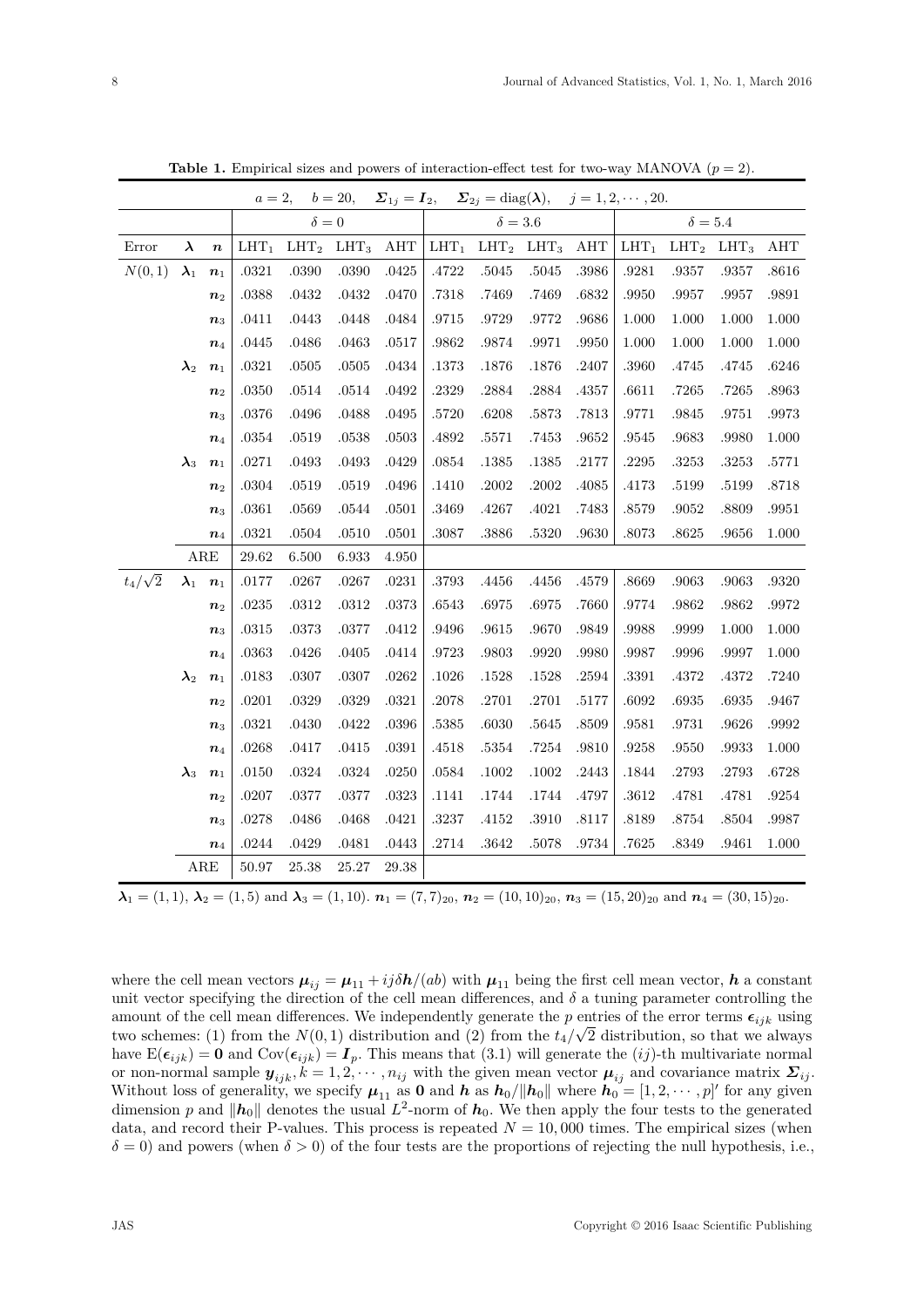|                | $a=3,$                            |                    |         |              |           |                | $b = 10,$ $\Sigma_{1j} = I_3,$ $\Sigma_{2j} = \text{diag}(\lambda),$ $\Sigma_{3j} = \begin{pmatrix} 1 & \rho & \rho \\ \rho & 1 & \rho \\ \rho & \rho & 1 \end{pmatrix},$ |                 |           |       |                | $j = 1, 2, \cdots, 10.$ |       |       |
|----------------|-----------------------------------|--------------------|---------|--------------|-----------|----------------|---------------------------------------------------------------------------------------------------------------------------------------------------------------------------|-----------------|-----------|-------|----------------|-------------------------|-------|-------|
|                |                                   |                    |         | $\delta = 0$ |           |                |                                                                                                                                                                           | $\delta = 3.6$  |           |       | $\delta = 5.4$ |                         |       |       |
| Error          | $(\boldsymbol{\lambda}, \rho)$    | $\boldsymbol{n}$   | $LHT_1$ | $LHT_2$      | $LHT_3$   | $\mathbf{AHT}$ | $LHT_1$                                                                                                                                                                   | $LHT_2$ $LHT_3$ |           | AHT   | $LHT_1$        | $LHT_2$ $LHT_3$         |       | AHT   |
| N(0,1)         | $(\boldsymbol{\lambda}_1,\rho_1)$ | $n_1$              | .0254   | .0417        | .0417     | .0307          | .2567                                                                                                                                                                     | .3257           | $.3257\,$ | .1849 | $.7345\,$      | .7946                   | .7946 | .5377 |
|                |                                   | n <sub>2</sub>     | .0300   | .0428        | .0428     | .0408          | .4943                                                                                                                                                                     | .5441           | .5441     | .4310 | .9518          | .9650                   | .9650 | .8979 |
|                |                                   | $\boldsymbol{n}_3$ | .0331   | .0467        | .0434     | .0607          | .8032                                                                                                                                                                     | .8349           | .9285     | .8875 | .9992          | .9994                   | .9999 | .9998 |
|                |                                   | $\boldsymbol{n}_4$ | .0410   | .0491        | $.0492\,$ | .0534          | .9284                                                                                                                                                                     | .9380           | $.9524\,$ | .9331 | 1.000          | 1.000                   | 1.000 | .9999 |
|                | $(\boldsymbol{\lambda}_2,\rho_2)$ | $n_1$              | .0222   | .0445        | $.0445\,$ | .0303          | .2366                                                                                                                                                                     | .3499           | .3499     | .2543 | .7067          | .8112                   | .8112 | .6941 |
|                |                                   | n <sub>2</sub>     | .0314   | .0530        | .0530     | .0484          | .4641                                                                                                                                                                     | .5617           | .5617     | .5539 | .9440          | .9666                   | .9666 | .9645 |
|                |                                   | $n_{3}$            | .0436   | .0545        | $.0535\,$ | .0691          | .8294                                                                                                                                                                     | .8525           | $.9506\,$ | .9801 | .9996          | .9999                   | 1.000 | 1.000 |
|                |                                   | $\boldsymbol{n}_4$ | .0374   | .0550        | $.0557\,$ | .0532          | .9262                                                                                                                                                                     | .9474           | .9626     | .9838 | 1.000          | 1.000                   | 1.000 | 1.000 |
|                | $(\boldsymbol{\lambda}_3,\rho_3)$ | $n_1$              | .0299   | .0474        | $.0474\,$ | .0304          | .2787                                                                                                                                                                     | .3647           | .3647     | .2561 | .7596          | .8312                   | .8312 | .6899 |
|                |                                   | n <sub>2</sub>     | .0302   | .0438        | .0438     | .0423          | $.5247\,$                                                                                                                                                                 | .5913           | .5913     | .5641 | .9598          | .9729                   | .9729 | .9652 |
|                |                                   | $n_3$              | .0412   | .0487        | .0502     | .0675          | .8521                                                                                                                                                                     | .8714           | .9606     | .9781 | .9999          | 1.000                   | 1.000 | 1.000 |
|                |                                   | $\boldsymbol{n}_4$ | .0419   | .0522        | .0513     | .0499          | .9497                                                                                                                                                                     | .9601           | .9717     | .9845 | 1.000          | 1.000                   | 1.000 | 1.000 |
|                | ARE                               |                    | 32.12   | 8.333        | 8.483     | 21.85          |                                                                                                                                                                           |                 |           |       |                |                         |       |       |
| $t_4/\sqrt{2}$ | $(\boldsymbol{\lambda}_1,\rho_1)$ | $\boldsymbol{n}_1$ | .0109   | .0268        | $.0268\,$ | .0145          | .1833                                                                                                                                                                     | .2861           | .2861     | .2123 | .6098          | .7451                   | .7451 | .6580 |
|                |                                   | n <sub>2</sub>     | .0194   | .0337        | $.0337\,$ | $.0296\,$      | .3963                                                                                                                                                                     | .4993           | .4993     | .5099 | .9022          | .9484                   | .9484 | .9553 |
|                |                                   | $\boldsymbol{n}_3$ | .0182   | $.0335\,$    | $.0344\,$ | .0462          | .7369                                                                                                                                                                     | .8181           | .9166     | .9386 | .9859          | .9967                   | .9994 | .9999 |
|                |                                   | $\boldsymbol{n}_4$ | .0246   | .0359        | .0359     | .0397          | .8892                                                                                                                                                                     | .9242           | .9392     | .9609 | .9975          | .9998                   | 1.000 | 1.000 |
|                | $(\boldsymbol{\lambda}_2,\rho_2)$ | $n_1$              | .0116   | .0302        | .0302     | .0183          | .1739                                                                                                                                                                     | .3000           | .3000     | .3121 | .6077          | .7661                   | .7661 | .8174 |
|                |                                   | $n_2$              | .0191   | .0385        | $.0385\,$ | .0285          | .4070                                                                                                                                                                     | .5440           | .5440     | .6678 | $.8873\,$      | .9465                   | .9465 | .9900 |
|                |                                   | $n_3$              | .0300   | .0413        | $.0425\,$ | .0464          | .7742                                                                                                                                                                     | .8289           | .9321     | .9916 | .9881          | .9952                   | .9985 | 1.000 |
|                |                                   | $\boldsymbol{n}_4$ | .0258   | .0431        | $.0436\,$ | .0423          | .8948                                                                                                                                                                     | .9331           | .9493     | .9938 | .9980          | .9993                   | .9996 | 1.000 |
|                | $(\boldsymbol{\lambda}_3,\rho_3)$ | $n_1$              | .0131   | .0332        | $.0332\,$ | .0158          | .2108                                                                                                                                                                     | .3314           | $.3314\,$ | .3180 | .6538          | .7871                   | .7871 | .8172 |
|                |                                   | $n_{2}$            | .0198   | .0369        | .0369     | .0324          | .4400                                                                                                                                                                     | .5603           | .5603     | .6673 | .9088          | .9551                   | .9551 | .9882 |
|                |                                   | $n_3$              | .0236   | .0350        | .0360     | .0485          | $.7913\,$                                                                                                                                                                 | .8489           | .9481     | .9908 | .9896          | .9965                   | .9993 | 1.000 |
|                |                                   | $\boldsymbol{n}_4$ | .0280   | .0400        | .0401     | .0405          | .9159                                                                                                                                                                     | .9437           | .9571     | .9937 | .9978          | .9995                   | .9996 | 1.000 |
|                | ARE                               |                    | 59.32   | $28.65\,$    | $28.03\,$ | 32.88          |                                                                                                                                                                           |                 |           |       |                |                         |       |       |

**Table 2.** Empirical sizes and powers of interaction-effect test for two-way MANOVA  $(p = 3)$ .

 $(\lambda_1, \rho_1) = (1_3, 0), (\lambda_2, \rho_2) = (1, 5, 0.1, 0.05)$  and  $(\lambda_3, \rho_3) = (1, 3, 0.1, 0.09)$ .  $n_1 = (7, 7, 7)_{10}, n_2 = (10, 10, 10)_{10}$  $n_3 = (10, 20, 40)_{10}$  and  $n_4 = (30, 20, 15)_{10}$ .

when their P-values are less than the nominal significance level  $\alpha$ . In all the simulations conducted, we used  $\alpha = 5\%$  for simplicity.

To save space, here we just report the simulation results for interaction effect tests. Similar conclusions may be drawn from the simulation results for main effect tests. We used the equal weight method to specify the weights of the  $LHT_3$  and  $AHT$  tests so that their simulation results are comparable with those of the LHT<sub>1</sub> and LHT<sub>2</sub> tests. The empirical sizes and powers of the four tests for interaction effect tests, together with the associated tuning parameters, are presented in Tables 1– 3, in the columns labeled with LHT<sub>1</sub>, LHT<sub>2</sub>, LHT<sub>3</sub>, and AHT under " $\delta = 0$ " and " $\delta > 0$ " respectively. As seen from the three tables, three sets of the tuning parameters for the cell covariance matrices are examined, with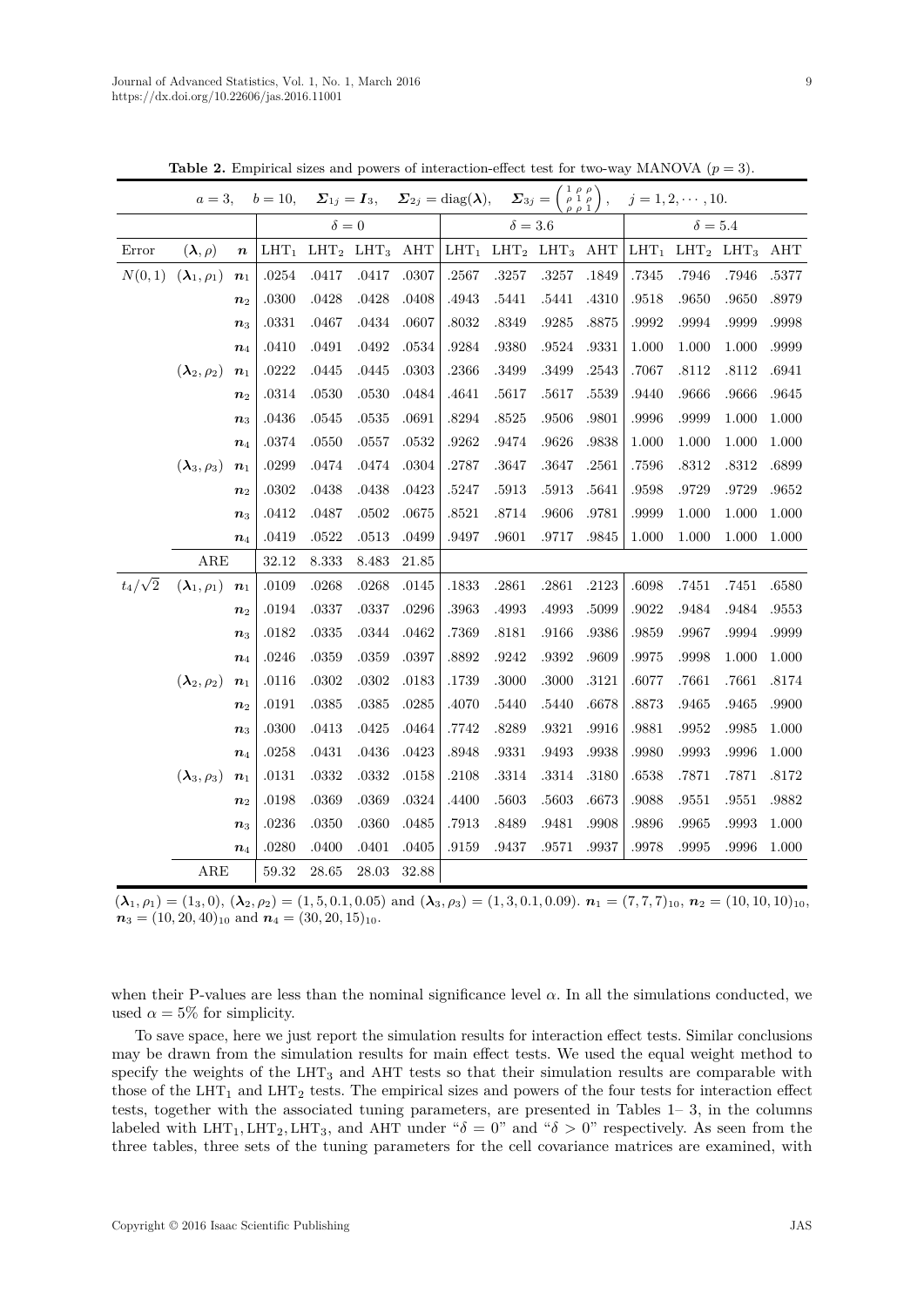|                |                                                | $a=3$ ,<br>$b=5$ , |           | $\Sigma_{1j}=I_{10},$ |                 |       | $\Sigma_{2j} = \text{diag}(\lambda),$ |           | $\Sigma_{3j} = \text{diag}(\boldsymbol{\eta}),$ |       | $j = 1, 2, , 5.$ |                  |           |       |  |
|----------------|------------------------------------------------|--------------------|-----------|-----------------------|-----------------|-------|---------------------------------------|-----------|-------------------------------------------------|-------|------------------|------------------|-----------|-------|--|
|                |                                                |                    |           | $\delta = 0$          |                 |       | $\delta = 4.2$                        |           |                                                 |       | $\delta=6.3$     |                  |           |       |  |
| Error          | $(\boldsymbol{\lambda},\boldsymbol{\eta})$     | $\boldsymbol{n}$   | $LHT_1$   |                       | $LHT_2$ $LHT_3$ | AHT   | $LHT_1$                               |           | $LHT_2$ $LHT_3$                                 | AHT   | $LHT_1$          | LHT <sub>2</sub> | $LHT_3$   | AHT   |  |
| N(0, 1)        | $(\boldsymbol{\lambda}_1,\boldsymbol{\eta}_1)$ | $n_1$              | .0278     | .0469                 | .0469           | .0421 | .6215                                 | .6950     | .6950                                           | .5866 | .9894            | .9937            | .9937     | .9789 |  |
|                |                                                | n <sub>2</sub>     | .0447     | .0519                 | .0519           | .0541 | .9818                                 | .9850     | .9850                                           | .9763 | 1.000            | 1.000            | 1.000     | 1.000 |  |
|                |                                                | $n_3$              | .0329     | .0491                 | .0495           | .0507 | .8196                                 | .8653     | .9015                                           | .8358 | .9997            | .9998            | 1.000     | .9996 |  |
|                |                                                | $n_4$              | .0351     | .0500                 | .0512           | .0523 | .9509                                 | .9635     | $.9745\,$                                       | .9541 | 1.000            | 1.000            | 1.000     | 1.000 |  |
|                | $(\boldsymbol \lambda_2, \boldsymbol \eta_2)$  | $n_1$              | .0313     | .0655                 | .0655           | .0608 | .1287                                 | .2142     | $.2142\,$                                       | .3159 | .3733            | .5172            | .5172     | .7327 |  |
|                |                                                | n <sub>2</sub>     | .0451     | .0671                 | .0671           | .0552 | .3915                                 | .4739     | .4739                                           | .7342 | .8913            | .9297            | .9297     | .9971 |  |
|                |                                                | $n_{3}$            | .0349     | .0634                 | .0639           | .0544 | .2004                                 | .2808     | $.3055\,$                                       | .4462 | .5734            | .6797            | .7305     | .9139 |  |
|                |                                                | $n_4$              | .0347     | .0635                 | $.0672\,$       | .0543 | .3699                                 | .4865     | .4607                                           | .7161 | .8916            | .9382            | .9166     | .9951 |  |
|                | $(\boldsymbol{\lambda}_3,\boldsymbol{\eta}_3)$ | $n_1$              | .0284     | .0512                 | $.0512\,$       | .0607 | .0467                                 | .0762     | $.0762\,$                                       | .1109 | .0687            | .1099            | .1099     | .1858 |  |
|                |                                                | n <sub>2</sub>     | .0396     | .0517                 | .0517           | .0536 | .0867                                 | .1048     | .1048                                           | .1778 | .1662            | .1986            | .1986     | .4405 |  |
|                |                                                | $n_3$              | .0351     | .0498                 | .0510           | .0517 | .0713                                 | .0924     | .0898                                           | .1248 | .1432            | .1786            | .1720     | .2801 |  |
|                |                                                | $\boldsymbol{n}_4$ | $.0322\,$ | .0493                 | $.0484\,$       | .0680 | .0515                                 | .0737     | .0816                                           | .1823 | $.0931\,$        | .1249            | .1489     | .3913 |  |
|                | $_{\rm ARE}$                                   |                    | 29.70     | 11.53                 | 12.65           | 12.28 |                                       |           |                                                 |       |                  |                  |           |       |  |
| $t_4/\sqrt{2}$ | $(\boldsymbol{\lambda}_1,\boldsymbol{\eta}_1)$ | $n_1$              | .0191     | .0458                 | .0458           | .0402 | .5617                                 | .7003     | .7003                                           | .6468 | .9761            | .9938            | .9938     | .9877 |  |
|                |                                                | n <sub>2</sub>     | .0311     | .0451                 | .0451           | .0426 | .9744                                 | .9856     | .9856                                           | .9852 | 1.000            | 1.000            | 1.000     | 1.000 |  |
|                |                                                | $n_{3}$            | .0226     | .0461                 | .0453           | .0436 | .7752                                 | .8632     | .8974                                           | .8744 | .9965            | .9996            | 1.000     | .9998 |  |
|                |                                                | $\boldsymbol{n}_4$ | .0253     | .0486                 | .0471           | .0496 | .9302                                 | .9613     | .9739                                           | .9699 | .9991            | 1.000            | 1.000     | 1.000 |  |
|                | $(\boldsymbol{\lambda}_2,\boldsymbol{\eta}_2)$ | $n_1$              | .0185     | .0557                 | .0557           | .0454 | .0967                                 | .2168     | .2168                                           | .3517 | .3218            | .5363            | .5363     | .8054 |  |
|                |                                                | n <sub>2</sub>     | .0303     | .0585                 | .0585           | .0489 | .3539                                 | .4807     | .4807                                           | .7763 | .8681            | .9288            | .9288     | .9981 |  |
|                |                                                | $n_3$              | .0287     | .0597                 | $.0589\,$       | .0452 | .1708                                 | .2879     | $.3107\,$                                       | .4982 | .5339            | .6857            | .7346     | .9449 |  |
|                |                                                | $n_4$              | .0234     | .0592                 | $.0615\,$       | .0451 | .3398                                 | .4977     | .4657                                           | .7645 | .8641            | .9377            | .9186     | .9969 |  |
|                | $(\boldsymbol{\lambda}_3,\boldsymbol{\eta}_3)$ | $n_1$              | .0183     | .0461                 | .0461           | .0566 | .0300                                 | $.0676\,$ | .0676                                           | .0972 | .0445            | .1029            | $.1029\,$ | .1905 |  |
|                |                                                | n <sub>2</sub>     | .0334     | .0514                 | .0514           | .0461 | .0699                                 | .1009     | .1009                                           | .1865 | .1517            | .2043            | .2043     | .4777 |  |
|                |                                                | $n_3$              | .0280     | .0466                 | .0478           | .0414 | .0611                                 | .0940     | $.0926\,$                                       | .1313 | .1214            | .1737            | .1667     | .2971 |  |
|                |                                                | $n_4$              | $.0235\,$ | .0489                 | .0483           | .0678 | .0404                                 | $.0755\,$ | .0821                                           | .1844 | .0682            | .1199            | .1496     | .4290 |  |
|                | ARE                                            |                    | 49.63     | 9.550                 | 10.08           | 12.72 |                                       |           |                                                 |       |                  |                  |           |       |  |

**Table 3.** Empirical sizes and powers of interaction-effect test for two-way MANOVA  $(p = 10)$ .

 $\lambda_1 = (1_{10})_5$ ,  $\eta_1 = (1_{10})_5$ ;  $\lambda_2 = (12_3, 1_3, 24_3, 1)_5$ ,  $\eta_2 = (1_3, 0.1_3, 2_2, 24, 21)_5$  and  $\lambda_3 = (1_3, 3_3, 9_3, 20)_5$ ,  $\eta_3 = (1_3, 0.1_3, 2_3, 24, 21)_5$  $(53, 153, 453, 50)$ 5.  $n_1 = (253)$ 5,  $n_2 = (503)$ 5,  $n_3 = (25, 35, 45)$ 5 and  $n_4 = (70, 50, 30)$ 5.

the first set specifying the homogeneous cases; four sets of the cell sizes are specified, with the first two sets specifying the balanced cell size cases; and the two error schemes are considered. To measure the overall performance of a test in terms of maintaining the nominal size  $\alpha$ , we define the average relative error as  $ARE = 100M^{-1} \sum_{j=1}^{M} |\hat{\alpha}_j - \alpha|/\alpha$  where  $\hat{\alpha}_j$  denotes the *j*-th empirical size for  $j = 1, 2, \cdots, M$ ,  $\alpha = 5\%$  and *M* is the number of empirical sizes under consideration. The smaller ARE value indicates the better overall performance of the associated test, and for a good test, the larger the cell sizes, the smaller the ARE values. The ARE values of the four tests under the two error schemes are also presented in these three tables. Notice that for simplicity, in the specification of the cell covariance and size tuning parameters, we often use  $(\boldsymbol{u}_r)$  to denote " $\boldsymbol{u}$  repeats  $r$  times ". For simplicity and space saving, following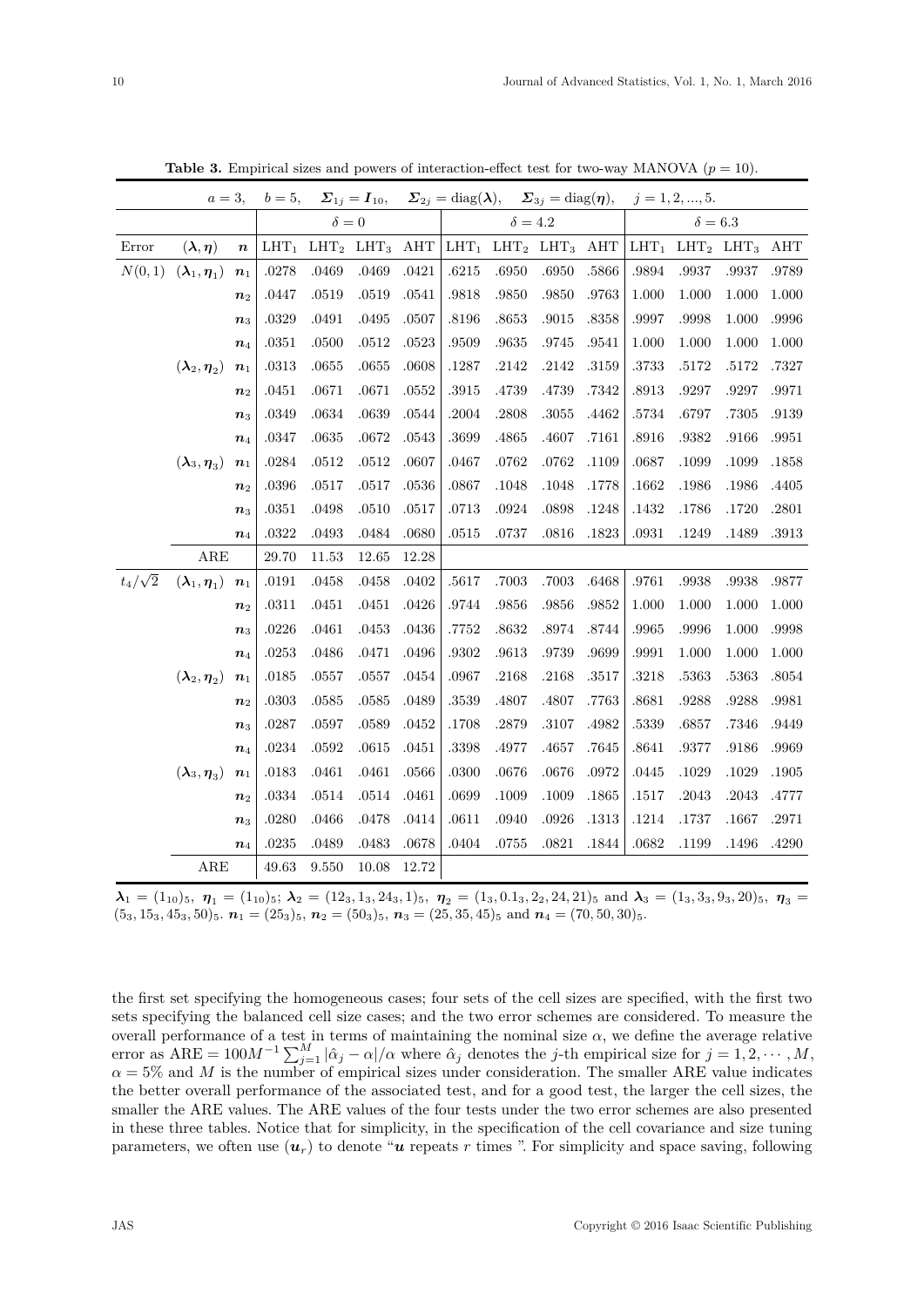[15], the cell covariance matrices and the cell sizes were specified as the same for the *b* levels of factor B but they may be different for the *a* levels of factor A. That is, for each  $i = 1, 2, \dots, a$ , we have  $\Sigma_{ij} = \Sigma_{i1}, n_{ij} = n_{i1}, j = 1, 2, \cdots, b$ . The above method for specifying the cell covariance matrices and the cell sizes will have no effect on our methodologies and conclusions on general designs. Table 1 shows the empirical sizes and powers of the four tests for a bivariate case with  $a = 2$  and  $b = 20$ . With  $b = 20$ , one may be able to check how the four tests behave when one of the factors has a large number of levels. Tables 2 and 3 show the empirical sizes and powers of the four tests for a 3-variate case with  $a = 3$  and  $b = 10$  and a 10-variate case with  $a = 3$  and  $b = 5$  respectively. These two tables allow us to compare the four tests for higher-dimensional normal and non-normal data.

We first compare the  $LHT_1, LHT_2, LHT_3$ , and AHT tests under the  $N(0, 1)$  error scheme. Overall speaking, the  $LHT_1$  test is outperformed by the other three tests in terms of size controlling and power. In terms of size controlling, the  $LHT_1$  test is generally too conservative while the other three tests maintain the nominal size very well as summarized by the ARE values of the four tests. In terms of power, the  $LHT_1$  test generally has lower powers than the other three tests. This is probably due to the fact that the empirical sizes of the  $LHT_1$  test are generally smaller than those of the other three tests. We now compare the last three tests in more details. Although these three tests are generally comparable in terms of size controlling and power, slight differences still can be found. We notice that the  $LHT_2$  and  $LHT_3$ tests perform quite similarly and they are even identical for homogeneous and balanced cases. This is not a surprise since they are constructed in a similar way and use the same approaches to compute the approximate degrees of freedom. We also notice that in terms of size controlling, the  $LHT_2$  and  $LHT_3$  tests generally outperform the AHT test as indicated by the ARE values of the three tests. This is probably due to the fact that the  $LHT_2$  and  $LHT_3$  tests use two tuning parameters while the AHT test uses only one. In terms of power, the  $LHT_2$  and  $LHT_3$  tests generally have higher powers than the AHT test for homogeneous cases. This is probably due to the fact that the  $LHT_2$  and  $LHT_3$  tests are constructed in a similar way as the way the classical LHT test is constructed for homogeneous cases. For heteroscedastic cases, however, the AHT test generally has higher powers than the  $LHT_2$  and  $LHT_3$  tests.

Under the  $t_4/\sqrt{2}$  error scheme, we can draw similar conclusions as mentioned above except that the empirical sizes for the four tests are now slightly smaller. It is reasonable since all these modified MANOVA tests have not taken the data non-normality into account.

## **4 A Real Data Example**

In this section, a real data set from a smoking cessation trial is used to illustrate and compare the  $LHT_1, LHT_2, LHT_3, AHT$  tests and the classical LHT test as well. The smoking cessation trial is part of a large clinical trial about a behavioral intervention to promote smoking cessation among college student smokers [16]. The subjects are students with a low and high degree of depression and from 20 individual fraternity or sorority chapters (Greek houses) of the University of Missouri-Colombia. The researchers believed that the level of depression of each subject is highly associated with the nicotine dependence of the subject and they also wanted to know whether the nicotine dependence of the subjects depended on the chapter they came from. The nicotine dependence can be measured by three well-known scales, namely, the Fagerstöm Test for Nicotine Dependence [17], the Hooked on Nicotine Checklist [18], and the Minnesota Tobacco Withdrawal Scale [19]. The resulting data may be referred to as the smoking cessation data which can be analyzed by a heteroscedastic two-way MANOVA model as in [9], [10], and [11].

We applied the  $LHT_1, LHT_2, LHT_3, AHT$  tests and the classical LHT test as well to the smoking cessation data for checking the significance of the main and interaction effects of the two factors: Chapter and Depression. The test results are listed in Table 4. Both the equal-weight method and the size-adaptedweight method, as described in Section 2.1, were considered. The *F*-values, *P*-values and the associated degrees of freedom of all the tests were computed using the *F*-approximation method.

We first compare the results of the five tests under the equal-weight method. As seen from Table 4, all of the five tests lead to the same conclusion about the effect of Depression. However, different conclusions about the main-effect of Chapter and the interaction-effect between Chapter and Depression are obtained. The *P*-values of  $LHT_r$ ,  $r = 1, 2, 3$  and AHT tests all suggest that the main-effect of Chapter and the interaction-effect between Chapter and Depression are not significant, while the classical LHT test concludes that the main-effect of Chapter is significant at 5%, and the interaction-effect between Chapter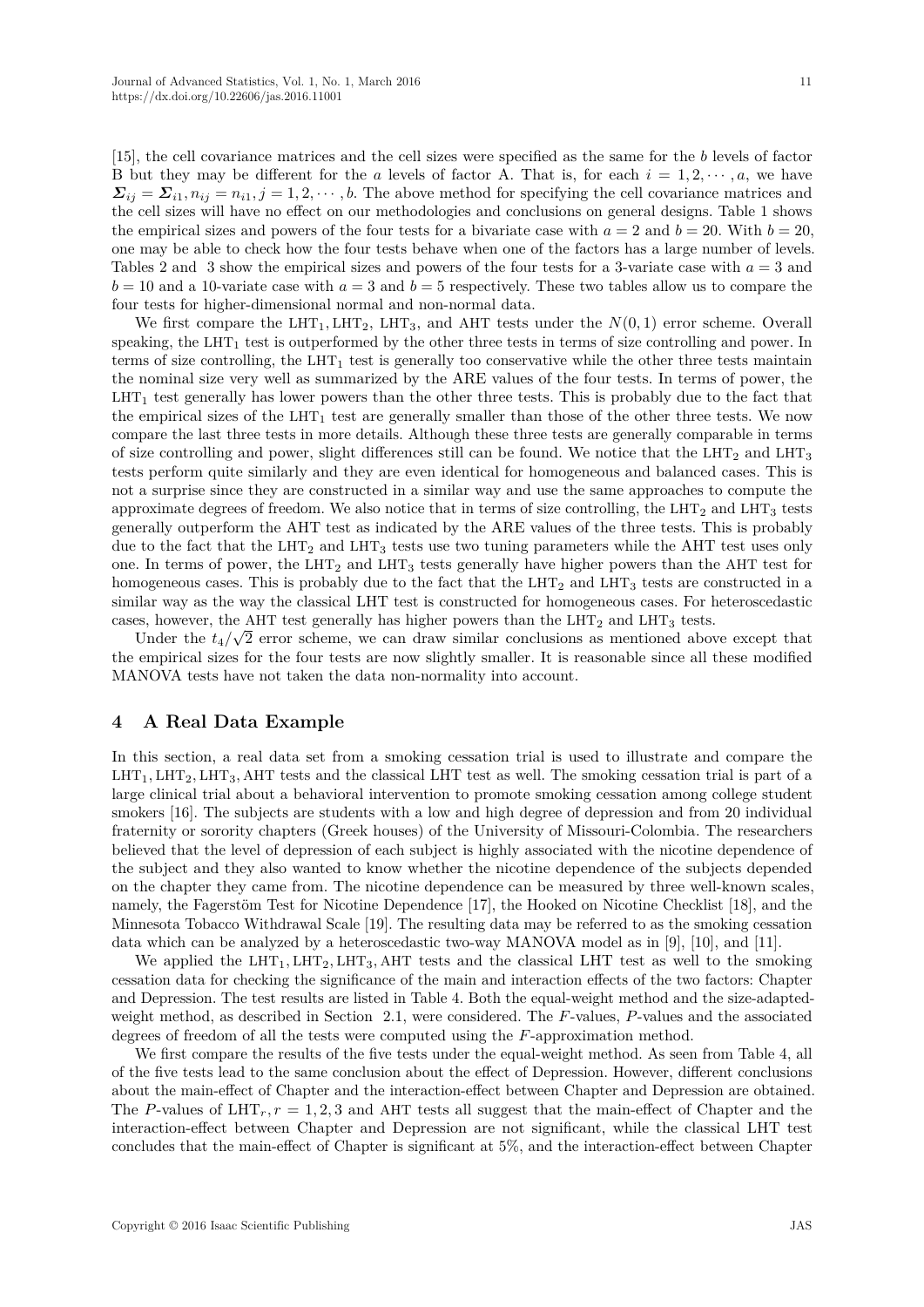| Method                  | Test<br>Chapter  |      |                                       |          | Depression |      |                              | $Chapter \times Depression$ |        |      |                                    |          |      |
|-------------------------|------------------|------|---------------------------------------|----------|------------|------|------------------------------|-----------------------------|--------|------|------------------------------------|----------|------|
|                         |                  |      | $F$ -value $P$ -value df <sub>1</sub> |          | $df_2$     |      | $F$ -value $P$ -value $df_1$ |                             | $df_2$ |      | F-value $P$ -value df <sub>1</sub> |          | df2  |
| Equal-weight            | <b>LHT</b>       | 1.47 | .015                                  | 57       | 911        | 21.8 | $\overline{0}$               | 3                           | 305    | 1.29 | .075                               | 57       | 911  |
|                         | $LHT_1$          | 1.08 | .350                                  | 43.0     | 253        | 15.7 | $\overline{0}$               | 3                           | 85.8   | 1.01 | .465                               | 43.0 253 |      |
|                         | LHT <sub>2</sub> | 1.06 | .384                                  | 34.4 182 |            | 15.6 | $\overline{0}$               | 3                           | 62.0   | .993 | .487                               | 34.4 182 |      |
|                         | LHT <sub>3</sub> | 1.15 | .261                                  | 39.2     | 247        | 15.6 | $\overline{0}$               | 3                           | 62.0   | 1.00 | .476                               | 39.2     | 247  |
|                         | AHT              | 1.16 | .257                                  | 57       | 90.5       | 15.6 | $\overline{0}$               | 3                           | 62.0   | .896 | .669                               | 57       | 90.5 |
| Size-adapted-weight LHT |                  | 1.23 | .124                                  | 57       | 911        | 23.0 | $\overline{0}$               | 3                           | 305    | 1.29 | .075                               | 57       | 911  |
|                         | $LHT_1$          |      |                                       |          |            |      |                              |                             |        |      |                                    |          |      |
|                         | LHT <sub>2</sub> |      |                                       |          |            |      |                              |                             |        |      |                                    |          |      |
|                         | $LHT_3$          | 1.17 | .225                                  | 41.1     | 360        | 16.8 | $\overline{0}$               | 3                           | 86.8   | 1.00 | .476                               | 39.2     | 247  |
|                         | AHT              | 1.17 | .232                                  | 57       | 118        | 16.8 | $\boldsymbol{0}$             | 3                           | 86.8   | .896 | .669                               | 57       | 90.5 |

**Table 4.** Test results for the smoking cessation data.

and Depression is significant at 10%, which is opposite to the ones obtained by  $LHT_r$ ,  $r = 1, 2, 3$  and AHT tests. [9] verified via using the univariate Levene test [6] that the cell covariance matrices homogeneity assumption for the smoking cessation data is unlikely to be satisfied and a logarithm-transformation could not effectively solve the problem. In light of this fact, the conclusions made by the  $LHT_r$ ,  $r = 1, 2, 3$ and AHT tests are more trustworthy than those made by the classical LHT test since all the modified LHT tests and AHT test take into account the heteroscedasticity of the data. The misleading conclusions made by applying the classical LHT test in this example is a consequence of unreasonable homogeneity assumption, which demonstrates that our modified MANOVA tests are really essential and necessary when the problem of heteroscedasticity is serious. We would also like to point out that compared with the classical LHT test, there exists a drastic drop in the second degrees of freedom,  $df_2$ , of the approximate *F*-distributions of the LHT<sub>*r*</sub>,  $r = 1, 2, 3$  and AHT tests. As seen from Table 4, the df<sub>2</sub>'s values of the classical LHT test are about  $3 \sim 5$  times of those of its modified versions, and about 10 times of those of the AHT test, which indicates a serious impact of the heteroscedasticity on the classical MANOVA tests. Since the lower the degrees of freedom, the larger the value of *F* needed to be significant, this may also provide some explanation why the modified  $LHT_r$ ,  $r = 1, 2, 3$  and AHT tests get different conclusions on the main-effect of Chapter and the interaction-effect. For the comparison among the  $LHT_r$ ,  $r = 1, 2, 3$ and AHT tests, generally speaking, all these tests made consistent conclusions about the effects of the two factors. On the other hand, differences in *F*-values, *P*-values and degrees of freedom of these tests can also be seen clearly.

We next examine the test results under the size-adapted method. Notice that [9]'s  $LHT_1$  test and [10]'s  $LHT<sub>2</sub>$  test are not defined for the size-adapted method. The test results of our new LHT test and [11]'s AHT test for the main and interaction effects of Chapter and Depression are consistent under both weight methods. However, it is not the case for the classical LHT test. Actually, for the main-effect of Chapter, the conclusion made by the LHT test under the equal-weight method is opposite to the one under the size-adapted-weight method, showing some impact of the cell covariance matrices heteroscedasticity on the classical LHT test.

# **References**

- 1. G. A. F. Seber, *Multivariate observations*. John Wiley & sons, New York, 1984.
- 2. R. A. Johnson and D. W. Wichern, *Applied Multivariate Statistical Analysis*, 5th ed. Prentice Hall, Englewood Cliffs, NJ, USA, 2002.
- 3. N. H. Timm, *Applied multivariate analysis*. Springer, New York, 2002.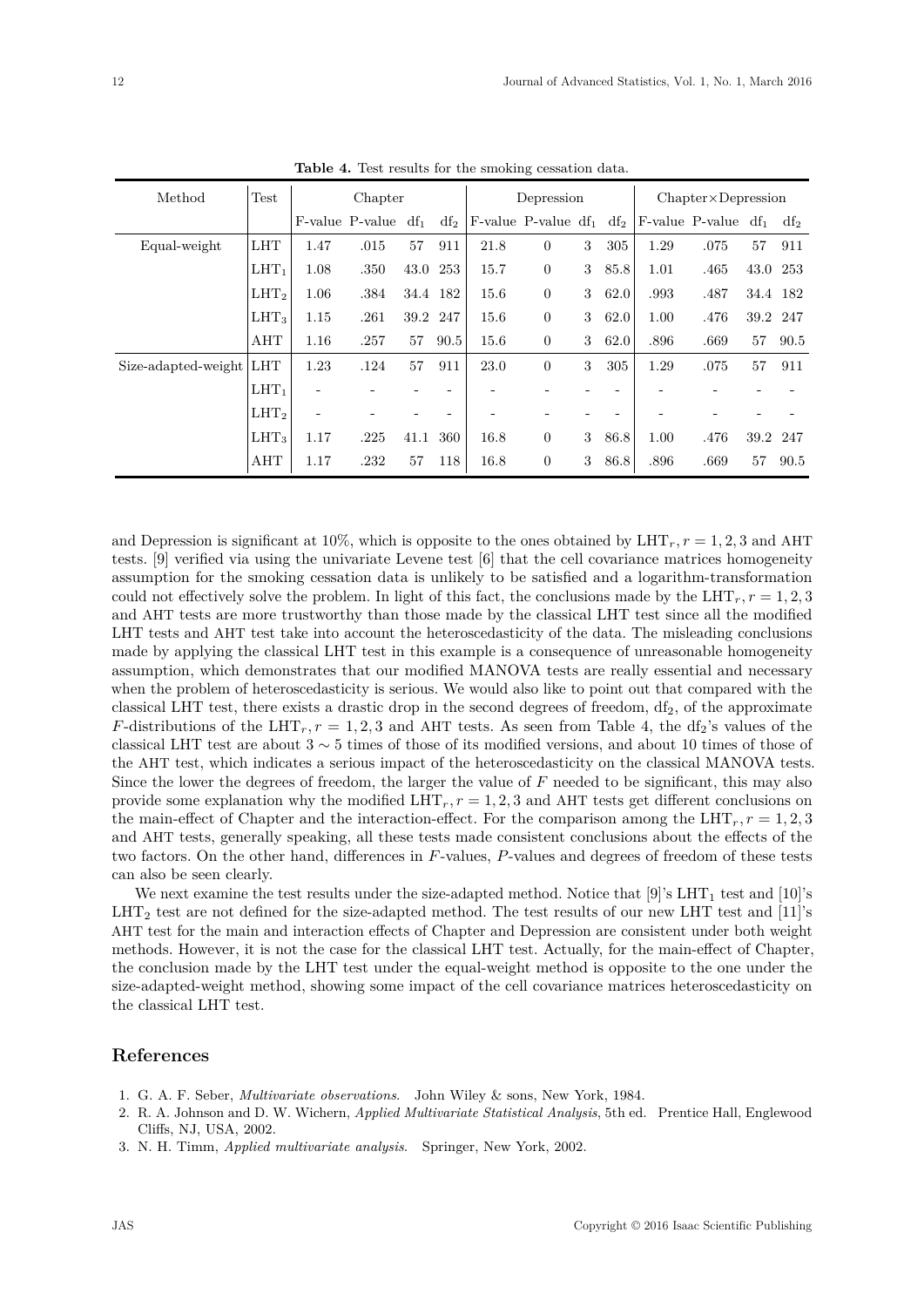- 4. C. A. Tsai and J. J. Chen, "Multivariate analysis of variance test for gene set analysis," *Bioinformatics*, vol. 25, pp. 897–903, 2009.
- 5. G. E. P. Box, "A general distribution theory for a class of likelihood criteria," *Biometrika*, vol. 36, pp. 317–346, 1949.
- 6. H. Levene, "Robust tests for equality of variances," in *Contributions to probability and statistics: Essays in honor of Harold Hotelling*, I. Olkin, S. G. Churye, W. Hoeffding, W. G. Madow, and H. B. Mann, Eds. Stanford University Press, 1960, pp. 278–292.
- 7. T. W. Anderson, *An introduction to multivariate statistical analysis*, 3rd ed. John Wiley & Sons, New York, 2003.
- 8. J. Stevens, *Applied multivariate statistics for the social sciences*. Hillsdale, NJ: Erlbaum, 1986.
- 9. S. W. Harrar and A. C. Bathke, "A modified two-factor multivariate analysis of variance: asymptotics and small sample approximations," *Annals of the Institute of Statistical Mathematics*, vol. 64, no. 1, pp. 135–165, 2012.
- 10. J. T. Zhang and S. Xiao, "A note on the modified two-way MANOVA tests," *Statistics and Probability Letters*, vol. 82, no. 3, pp. 519–527, 2012.
- 11. J. T. Zhang, "Two-way MANOVA with unequal cell sizes and unequal cell covariance matrices," *Technometrics*, vol. 53, no. 4, pp. 426–439, 2011.
- 12. Y. Fujikoshi, "Two-way ANOVA models with unbalanced data," *Discrete Mathematics*, vol. 116, pp. 315–334, 1993.
- 13. ——, "Asymptotic formulas for the non-null distributions of three statistics for multivariate linear hypothesis," *Annals of the Institute of Statistical Mathematics*, vol. 27, pp. 99–108, 1975.
- 14. A. M. Kshirsagar, *Multivariate Analysis*. Marcel Decker, New York, 1972.
- 15. R. R. Wilcox, "Adjusting for unequal variances when comparing means in one-way and two-way fixed effects ANOVA model," *Journal of Educational Statistics*, vol. 14, no. 3, pp. 269–278, 1989.
- 16. K. J. Harris, D. Catley, G. E. Good, N. J. Cronk, S. W. Harrar, and K. B. Williams, "Motivational interviewing for smoking cessation in college students: A group randomized trial," *Preventive Medicine*, vol. 51, no. 5, pp. 387–393, 2010.
- 17. T. F. Heatherton, L. T. Kozlowski, R. C. Frecker, and K. O. Fagerström, "The fagerström test for nicotine dependence: a revision of the fagerström tolerance questionnaire," *British Journal of Addiction*, vol. 86, no. 9, pp. 1119–1127, 1991.
- 18. R. J. Wellman, J. R. DiFranza, J. A. Savageau, S. Godiwala, K. Friedman, and J. Hazelton, "Measuring adults' loss of autonomy over cigarette use: The hooked on nicotine checklist," *Nicotine and Tobacco Research*, vol. 7, no. 1, pp. 157–161, 2005.
- 19. D. K. Hatsukami, J. R. Hughes, R. W. Pickens, and D. Svikis, "Tobacco withdrawal symptoms: An experimental analysis," *Psychopharmacology*, vol. 84, no. 2, pp. 231–236, 1984.
- 20. D. G. Nel and C. A. Van Der Merwe, "A solution to the multivariate Behrens-Fisher problem," *Communications in Statistics - Theory and Methods*, vol. 15, no. 12, pp. 3719–3735, 1986.

# **Appendix: Proofs**

In this Appendix, we first state a useful lemma which was given and proved by [10] and then proceed to give the proofs of the main results presented in this article.

**Lemma 1.** Let  $u_1, u_2, \dots, u_m$  be mutually independent with  $u_i \sim N_p(0, V_i), i = 1, 2, \dots, m$ . Let  $Q =$  $\boldsymbol{U}^T\boldsymbol{R}\boldsymbol{U}$  be a quadratic form of  $\boldsymbol{U}=[\boldsymbol{u}_1,\boldsymbol{u}_2,\cdots,\boldsymbol{u}_m]^T$  where  $\boldsymbol{R}=(r_{ij})$  is an  $m\times m$  non-negative symmetric matrix. Then  $E(\mathbf{Q}) = \sum_{i=1}^{m} r_{ii} \mathbf{V}_i$  and  $V(\mathbf{Q}) = \sum_{i=1}^{m} \sum_{j=1}^{m} r_{ij}^2 [tr(\mathbf{V}_i) tr(\mathbf{V}_j) + tr(\mathbf{V}_i \mathbf{V}_j)]$ where  $V(Q)$  denotes the total variation of  $Q$ .

**Proof of Proposition 1.** We first find  $f_H$  so that  $\tilde{H} \sim W_p(f_H, I_p/f_H)$  approximately via matching the total variations of  $\tilde{H}$  and  $\tilde{H}_a$  where  $\tilde{H}_a \sim W_p(f_H, I_p/f_H)$ . It is easy to show that  $V(\tilde{H}_a) = p(p+1)/f_H$ . To find  $V(\tilde{\boldsymbol{H}})$ , notice that  $\tilde{\boldsymbol{H}} = \boldsymbol{\Omega}^{-1/2} \boldsymbol{\mathcal{E}}^T \boldsymbol{W} \boldsymbol{\mathcal{E}} \boldsymbol{\Omega}^{-1/2} = \tilde{\boldsymbol{\mathcal{E}}}^T \boldsymbol{W} \tilde{\boldsymbol{\mathcal{E}}}$  where  $\tilde{\boldsymbol{\mathcal{E}}} = [\tilde{\bar{\boldsymbol{\epsilon}}}_{11}, \cdots, \tilde{\bar{\boldsymbol{\epsilon}}}_{1b}, \cdots, \tilde{\bar{\boldsymbol{\epsilon}}}_{a1}, \cdots, \tilde{\bar{\boldsymbol{\epsilon}}}_{ab}]^T$ with  $\tilde{\epsilon}_{ij.} = \Omega^{-1/2} \bar{\epsilon}_{ij.} \sim N_p(0, \Omega^{-1/2} \Sigma_{ij} \Omega^{-1/2} / n_{ij}).$  Hence  $\tilde{H}$  is a quadratic form of  $\tilde{\mathcal{E}}$ . Applying Lemma 1, together with the fact that  $tr(\hat{\boldsymbol{V}}_1 \boldsymbol{V}_2) = tr(\boldsymbol{V}_2 \boldsymbol{V}_1)$ , we have

$$
V(\tilde{\boldsymbol{H}}) = \sum_{i,\alpha=1}^{a} \sum_{j,\beta=1}^{b} w_{ij,\alpha\beta}^{2} [\text{tr}(\boldsymbol{V}_{ij}) \text{tr}(\boldsymbol{V}_{\alpha\beta}) + \text{tr}(\boldsymbol{V}_{ij} \boldsymbol{V}_{\alpha\beta})],
$$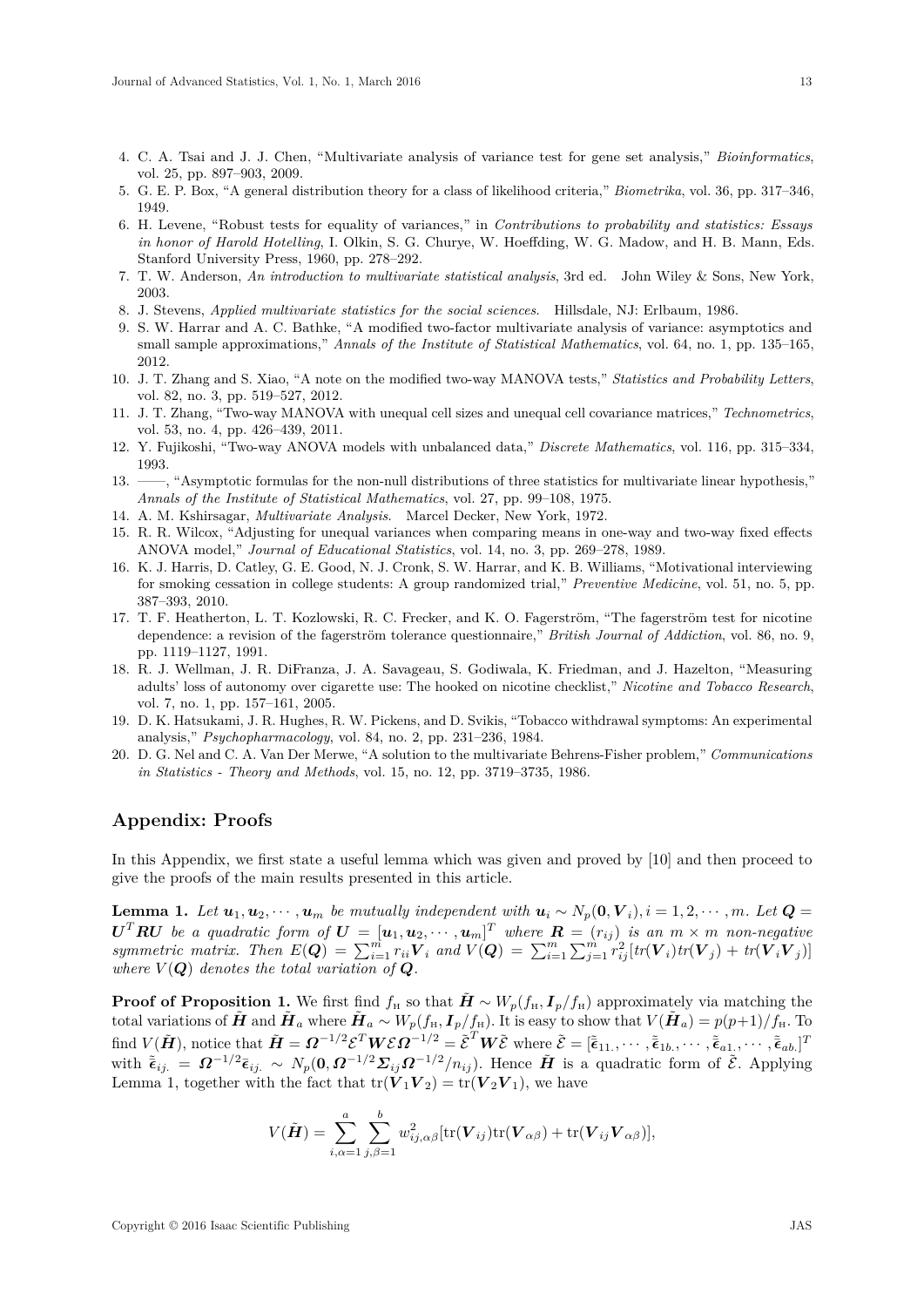where  $\bm{V}_{ij} = \bm{\Sigma}_{ij} \bm{\Omega}^{-1}/n_{ij}$ ,  $i = 1, \cdots, a; j = 1, \cdots, b$ . Equating  $V(\tilde{\bm{H}}_a)$  and  $V(\tilde{\bm{H}})$  leads to

$$
f_{\rm H} = p(p+1) \left\{ \sum_{i,\alpha=1}^{a} \sum_{j,\beta=1}^{b} w_{ij,\alpha\beta}^{2} [\text{tr}(\boldsymbol{V}_{ij}) \text{tr}(\boldsymbol{V}_{\alpha\beta}) + \text{tr}(\boldsymbol{V}_{ij} \boldsymbol{V}_{\alpha\beta})] \right\}^{-1}.
$$

We now proceed to find  $f_G$  so that  $\tilde{G} \sim W_p(f_G, I_p/f_G)$  approximately via matching the total variations of  $\tilde{G}$  and  $\tilde{G}_a \sim W_p(f_G, I_p/f_G)$ . Again, we have  $V(\tilde{G}_a) = p(p+1)/f_G$ . To find  $V(\tilde{G})$ , notice that under the model (2.2), we have  $\Omega^{-1/2} \hat{\Sigma}_{ij} \Omega^{-1/2} \sim W_p (n_{ij} - 1, \Omega^{-1/2} \Sigma_{ij} \Omega^{-1/2} / (n_{ij} - 1)).$  It follows that  $\tilde{G} = (ab)^{-1} \sum_{i=1}^{a} \sum_{j=1}^{b} n_{ij}^{-1} \Omega^{-1/2} \hat{\Sigma}_{ij} \Omega^{-1/2}$  is a Wishart-mixture [20]. Some simple algebra leads to  $V(\tilde{G}) = \sum_{i=1}^{a} \sum_{j=1}^{b} w_{ij,ij}^2 (n_{ij} - 1)^{-1} [\text{tr}^2(\boldsymbol{V}_{ij}) + \text{tr}(\boldsymbol{V}_{ij}^2)].$  Then equating  $V(\tilde{G}_a)$  and  $V(\tilde{G})$  leads to

$$
f_{\rm G} = p(p+1) \left\{ \sum_{i=1}^{a} \sum_{j=1}^{b} w_{ij,ij}^{2} (n_{ij} - 1)^{-1} [\text{tr}^{2}(\boldsymbol{V}_{ij}) + \text{tr}(\boldsymbol{V}_{ij}^{2})] \right\}^{-1},
$$

as desired. We now move to find the lower and upper bounds of  $f_H$  and  $f_G$ . To find the lower and upper bounds of  $f_{\text{H}}$ , set  $d_{\text{H}} = \sum_{i,\alpha=1}^{a} \sum_{j,\beta=1}^{b} w_{ij,\alpha\beta}^{2} [\text{tr}(\boldsymbol{V}_{ij}) \text{tr}(\boldsymbol{V}_{\alpha\beta}) + \text{tr}(\boldsymbol{V}_{ij} \boldsymbol{V}_{\alpha\beta})]$  and set  $\tilde{\boldsymbol{V}}_{ij} =$  $w_{ij,ij}$  $Q^{-1/2} \Sigma_{ij} Q^{-1/2} / n_{ij}$  which is nonnegative definite. Then we have

$$
\sum_{i=1}^{a} \sum_{j=1}^{b} \tilde{V}_{ij} = \sum_{i=1}^{a} \sum_{j=1}^{b} w_{ij,ij} \Omega^{-1/2} \Sigma_{ij} \Omega^{-1/2} / n_{ij} = I_p
$$

so that

$$
\sum_{i=1}^{a} \sum_{j=1}^{b} \text{tr}(\tilde{\boldsymbol{V}}_{ij}) = \sum_{i=1}^{a} \sum_{j=1}^{b} \sum_{k=1}^{p} \lambda_{ijk} = p,
$$
\n(A.1)

where  $\lambda_{ijk}$ ,  $k = 1, 2, \dots, p$  are the eigenvalues of  $\tilde{V}_{ij}$ . It is easy to see that  $I_p - \tilde{V}_{ij}$  is also nonnegative definite so that  $0 \leq \lambda_{ijk} \leq 1$ . It follows that  $tr(\tilde{\boldsymbol{V}}_{ij}) = \sum_{k=1}^p \lambda_{ijk} \leq p$  and  $tr(\tilde{\boldsymbol{V}}_{ij}^2) = \sum_{k=1}^p \lambda_{ijk}^2 \leq$  $\sum_{k=1}^{p} \lambda_{ijk} = \text{tr}(\tilde{\boldsymbol{V}}_{ij})$ . By (A.1), we have

$$
\sum_{i=1}^{a} \sum_{j=1}^{b} [\text{tr}^{2}(\tilde{\boldsymbol{V}}_{ij}) + \text{tr}(\tilde{\boldsymbol{V}}_{ij}^{2})] \leq \sum_{i=1}^{a} \sum_{j=1}^{b} [\text{ptr}(\tilde{\boldsymbol{V}}_{ij}) + \text{tr}(\tilde{\boldsymbol{V}}_{ij})] = p(p+1).
$$
\n(A.2)

Notice that for any *m* nonnegative numbers  $a_1, a_2, \dots, a_m$ , we have  $\sum_{i=1}^m a_i^2 \geq (\sum_{i=1}^m a_i)^2/m$ . Then by (A.1) again, we have

$$
\sum_{i=1}^{a} \sum_{j=1}^{b} \text{tr}^{2}(\tilde{\mathbf{V}}_{ij}) = \sum_{i=1}^{a} \sum_{j=1}^{b} (\sum_{k=1}^{p} \lambda_{ijk})^{2} \geq \left[ \sum_{i=1}^{a} \sum_{j=1}^{b} \sum_{k=1}^{p} \lambda_{ijk} \right]^{2} / (ab) = p^{2} / (ab).
$$
  

$$
\sum_{i=1}^{a} \sum_{j=1}^{b} \text{tr}(\tilde{\mathbf{V}}_{ij}^{2}) = \sum_{i=1}^{a} \sum_{j=1}^{b} \sum_{k=1}^{p} \lambda_{ijk}^{2} \geq \left[ \sum_{i=1}^{a} \sum_{j=1}^{b} \sum_{k=1}^{p} \lambda_{ijk} \right]^{2} / (abp) = p / (ab).
$$

It follows that

$$
\sum_{i=1}^{a} \sum_{j=1}^{b} [\text{tr}^{2}(\tilde{\boldsymbol{V}}_{ij}) + \text{tr}(\tilde{\boldsymbol{V}}_{ij}^{2})] \ge p(p+1)/(ab). \tag{A.3}
$$

Notice that we can write

 $\boldsymbol{W} = \boldsymbol{C}^T(\boldsymbol{C} \boldsymbol{D} \boldsymbol{C}^T)^{-1} \boldsymbol{C} = \boldsymbol{A}^T \boldsymbol{A}$ 

where  $\boldsymbol{A} = (\boldsymbol{C}\boldsymbol{D}\boldsymbol{C}^T)^{-1/2}\boldsymbol{C} = (\boldsymbol{a}_{11}, \cdots, \boldsymbol{a}_{1b}, \cdots, \boldsymbol{a}_{a1}, \cdots, \boldsymbol{a}_{ab})^T$  so that we have  $w_{ij,\alpha\beta} = \boldsymbol{a}_{ij}^T \boldsymbol{a}_{\alpha\beta}$ . It follows from the Cauchy-Schwarz inequality that  $w_{ij,\alpha\beta}^2 \leq w_{ij,ij}w_{\alpha\beta,\alpha\beta}$ . Therefore,  $0 \leq \rho_{ij,\alpha\beta} \leq 1$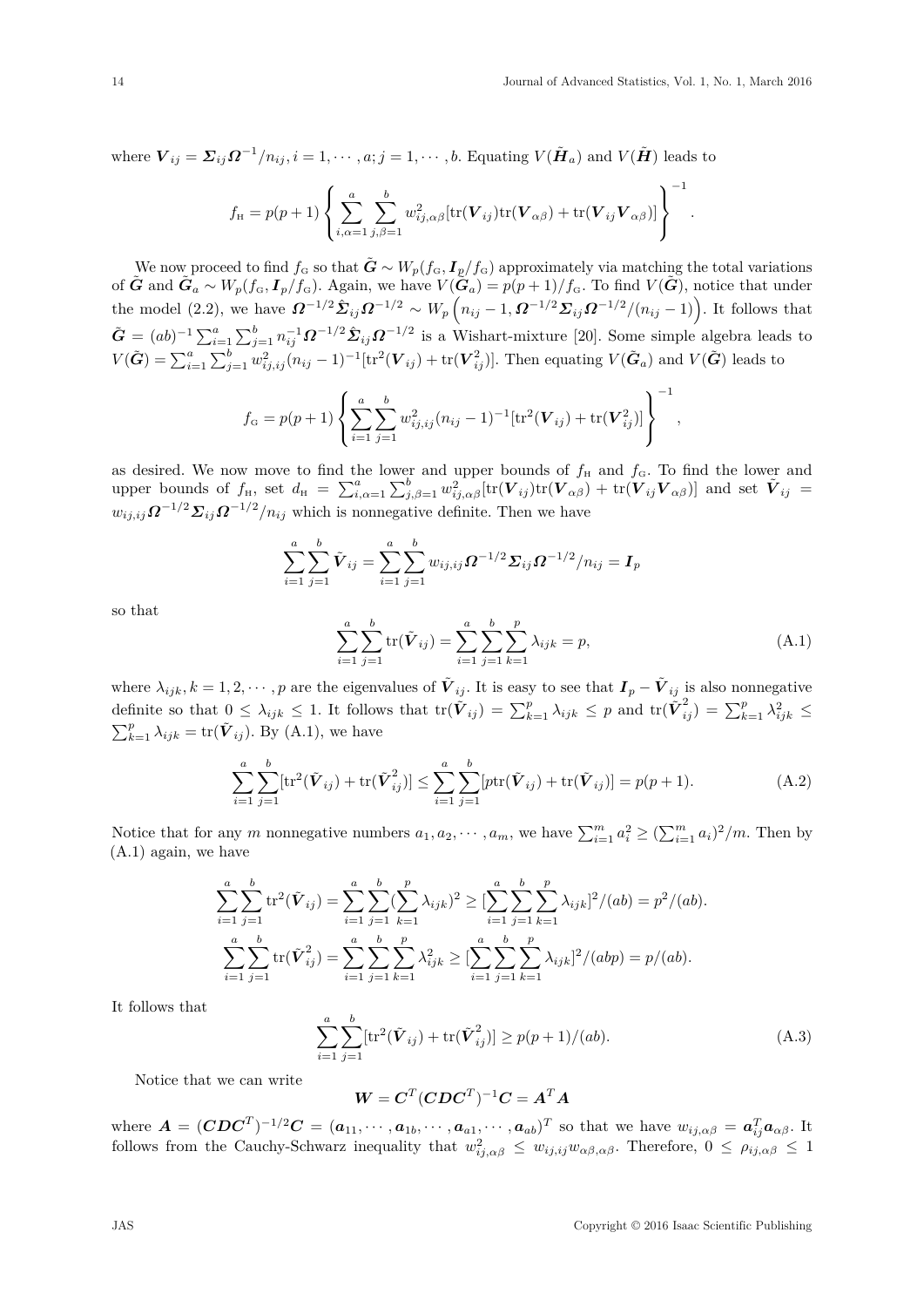where  $\rho_{ij,\alpha\beta} = \frac{w_{ij,\alpha\beta}}{\sqrt{w_{ij,ij}w_{\alpha\beta,\alpha\beta}}}$ . Since  $d_{\rm H} = \sum_{i,\alpha=1}^a \sum_{j,\beta=1}^b \rho_{ij,\alpha\beta}^2 \left[{\rm tr}(\tilde{\boldsymbol{V}}_{ij}){\rm tr}(\tilde{\boldsymbol{V}}_{\alpha\beta}) + {\rm tr}(\tilde{\boldsymbol{V}}_{ij}\tilde{\boldsymbol{V}}_{\alpha\beta})\right],$  we have  $d_{\textrm{\tiny H}} \leq \sum_{i,\alpha=1}^a \sum_{j,\beta=1}^b [\textrm{tr}(\tilde{\boldsymbol{V}}_{ij}) \textrm{tr}(\tilde{\boldsymbol{V}}_{\alpha\beta}) + \textrm{tr}(\tilde{\boldsymbol{V}}_{ij} \tilde{\boldsymbol{V}}_{\alpha\beta})] = \textrm{tr}^2(\boldsymbol{I}_p) + \textrm{tr}(\boldsymbol{I}_p^2) = p(p+1).$  It follows that  $f_{\text{H}} \geq 1$ . To find the upper bound of  $f_{\text{H}}$ , notice that  $\tilde{V}_{ij}$  is nonnegative definite so that  $\text{tr}(\tilde{V}_{ij}) \geq 0$  and  $\text{tr}(\tilde{\boldsymbol{V}}_{ij}\tilde{\boldsymbol{V}}_{\alpha\beta}) \geq 0$ . Thus,  $d_{\text{H}} \geq \sum_{i=1}^{a} \sum_{j=1}^{b} [\text{tr}^2(\tilde{\boldsymbol{V}}_{ij}) + \text{tr}(\tilde{\boldsymbol{V}}_{ij}^2)]$ . By (A.2), we have  $d_{\text{H}} \geq p(p+1)/(ab)$  so that  $f_{\text{H}} \le ab$ .

We now find the lower and upper bounds of  $f_{\rm G}$ . Set  $d_{\rm G} = \sum_{i=1}^a \sum_{j=1}^b w_{ij,ij}^2 (n_{ij} - 1)^{-1} [\text{tr}^2(\boldsymbol{V}_{ij}) +$ tr $(\boldsymbol{V}_{ij}^2)$ ]. Using the definition of  $\tilde{V}_{ij}$ , we have  $d_G = \sum_{i=1}^a \sum_{j=1}^b (n_{ij} - 1)^{-1} [\text{tr}^2(\tilde{V}_{ij}) + \text{tr}(\tilde{V}_{ij}^2)]$ . By (A.2), we have

$$
d_{\mathrm{G}} \leq (n_{\min} - 1)^{-1} \sum_{i=1}^{a} \sum_{j=1}^{b} [\mathrm{tr}^{2}(\tilde{\boldsymbol{V}}_{ij}) + \mathrm{tr}(\tilde{\boldsymbol{V}}_{ij}^{2})] \leq (n_{\min} - 1)^{-1} p(p+1).
$$

Thus,  $f_{\rm G} \ge n_{\rm min} - 1$ . Now by (A.3), we have

$$
d_{\mathcal{G}} \ge (n_{\max} - 1)^{-1} \sum_{i=1}^{a} \sum_{j=1}^{b} [\text{tr}^2(\tilde{\boldsymbol{V}}_{ij}) + \text{tr}(\tilde{\boldsymbol{V}}_{ij}^2)] \ge (n_{\max} - 1)^{-1} p(p+1)/(ab).
$$

Thus,  $f_{\rm G} \le ab(n_{\rm max} - 1)$ . The proposition is proved.

**Proof of Proposition 2.** Let the parameters and their estimators associated with the new data resulted from the affine-transformation (2.23) be labeled with a superscript "0". For example,  $\mu_{ij}^0$  and  $\hat{\mu}_{ij}^0$ denote the (ij)th cell mean vector and its estimator based on the new data. Then under the affinetransformation (2.23), we have  $\boldsymbol{\mu}_{ij}^0 = A\boldsymbol{\mu}_{ij} + \boldsymbol{\xi}, \ \boldsymbol{\Sigma}_{ij}^0 = A\boldsymbol{\Sigma}_{ij}A^T, \ \hat{\boldsymbol{\mu}}_{ij}^0 = A\hat{\mu}_{ij} + \boldsymbol{\xi}, \ \hat{\boldsymbol{\Sigma}}_{ij}^0 = A\hat{\boldsymbol{\Sigma}}_{ij}A^T.$  Thus,  $M^0 = MA^T + \mathbf{1}_{ab} \boldsymbol{\xi}^T$  and  $\hat{M}^0 = \hat{M} A^T + \mathbf{1}_{ab} \boldsymbol{\xi}^T$ . It follows that the GLHT problem (2.9) associated with the new data now becomes  $\mathcal{H}_0^0$  :  $\boldsymbol{C}\boldsymbol{M}^0 = \boldsymbol{C}_0^0$ , vs  $\mathcal{H}_1^0$  :  $\boldsymbol{C}\boldsymbol{M}^0 \neq \boldsymbol{C}_0^0$ , where  $\boldsymbol{C}_0^0 = \boldsymbol{C}_0\boldsymbol{A}^T + \boldsymbol{C}\boldsymbol{1}_{ab}\boldsymbol{\xi}^T$ . Then  $C\hat{M}^0 - C_0^0 = (C\hat{M} - C_0)A^T$ . Based on the above results and the fact that  $W = C^T (CDC^T)^{-1}C$ has nothing to do with the affine-transformation (2.23), after some simple algebra, we can show that  $\boldsymbol{H}^0 = \boldsymbol{A}\boldsymbol{H}\boldsymbol{A}^T,\,\boldsymbol{G}^0 = \boldsymbol{A}\boldsymbol{G}\boldsymbol{A}^T,\,\boldsymbol{\Omega}^0 = \boldsymbol{A}\boldsymbol{\Omega}\boldsymbol{A}^T,\,\text{and}\,\,\boldsymbol{V}^0_{ij} = \boldsymbol{A}\boldsymbol{V}_{ij}\boldsymbol{A}^{-1},\,\,\hat{\boldsymbol{V}}^0_{ij} = \boldsymbol{A}\hat{\boldsymbol{V}}_{ij}\boldsymbol{A}^{-1},\,\,i=1,\cdots,a;j=1,\cdots,d$  $1, \dots, b$ . These results imply that under the affine-transformation  $(2.23)$ , the modified MANOVA test statistics defined in (2.22) are invariant and the approximate degrees of freedom  $f_{\rm H}$  and  $f_{\rm G}$  given in Proposition 1 and their estimators are also invariant. The proposition is proved.

**Proof of Proposition 3.** It is sufficient to show that  $H$ *,*  $G$ *,*  $f$ <sup>H</sup> and  $f$ <sup>G</sup> are invariant under (2.24). Under (2.24), we have  $\tilde{C}\hat{M} - \tilde{C}_0 = P(C\hat{M} - C_0)$ , and  $(\tilde{C}D\tilde{C}^T)^{-1} = (P^{-1})^T (CDC^T)^{-1}P^{-1}$ . It follows that  $\tilde{W} = \tilde{C}^T[\tilde{C}D\tilde{C}^T]^{-1}\tilde{C} = W$ . Then the invariance of the SSCP matrices *H* and *G* follows from (2.11) and (2.15) immediately and the invariance of  $f_H$  and  $f_G$  follows from the formulas of  $f_H$  and  $f_G$  given in Proposition 1 and the fact that every entry of  $W$  is invariant under  $(2.24)$ . The proposition is then proved.

**Proof of Proposition 4.** It is sufficient to show that  $H$ ,  $G$ ,  $f$ <sub>H</sub> and  $f$ <sub>G</sub> are invariant under different labeling schemes of the cell mean vectors. Let  $i_1, i_2, \dots, i_a$  and  $j_1, j_2, \dots, j_b$  be any permutations of  $1, 2, \dots, a$  and  $1, 2, \dots, b$  respectively. Write  $\mathbf{C} = [\mathbf{c}_{11}, \mathbf{c}_{12}, \dots, \mathbf{c}_{ab}]$  where  $\mathbf{c}_{ij}$  denotes the  $(ij)$ th column of C. Now  $C\hat{M} = \sum_{i=1}^{a} \sum_{j=1}^{b} c_{ij} \hat{\mu}_{ij}^{T} = \sum_{u=1}^{a} \sum_{v=1}^{b} c_{i_u j_v} \hat{\mu}_{i_u j_v}^{T}$  and  $G = \sum_{i=1}^{a} \sum_{j=1}^{b} w_{ij,ij} \hat{\Sigma}_{ij} / n_{ij} =$  $\sum_{u=1}^{a} \sum_{v=1}^{b} w_{i_u j_v, i_u j_v} \hat{\mathcal{L}}_{i_u j_v} / n_{i_u j_v}$ , showing that the SSCP matrices  $H$  and  $G$  are invariant under different labeling schemes of the cell mean vectors.

To show that the approximate degrees of freedom  $f_H$  and  $f_G$  are invariant under different labeling schemes of the cell mean vectors, by Proposition 1, it is sufficient to show that the denominators of  $f_H$ and  $f_G$  have such a property. This is actually the case by noticing that the denominator of  $f_H$ :

$$
\sum_{i,\alpha=1}^{a} \sum_{j,\beta=1}^{b} w_{ij,\alpha\beta}^{2} [\text{tr}(\boldsymbol{V}_{ij}) \text{tr}(\boldsymbol{V}_{\alpha\beta}) + \text{tr}(\boldsymbol{V}_{ij} \boldsymbol{V}_{\alpha\beta})] =
$$

$$
\sum_{i_u,\alpha_u=1}^{a} \sum_{j_v,\beta_v=1}^{b} w_{i_uj_v,\alpha_u\beta_v}^{2} [\text{tr}(\boldsymbol{V}_{i_uj_v}) \text{tr}(\boldsymbol{V}_{\alpha_u\beta_v}) + \text{tr}(\boldsymbol{V}_{i_uj_v} \boldsymbol{V}_{\alpha_u\beta_v})],
$$